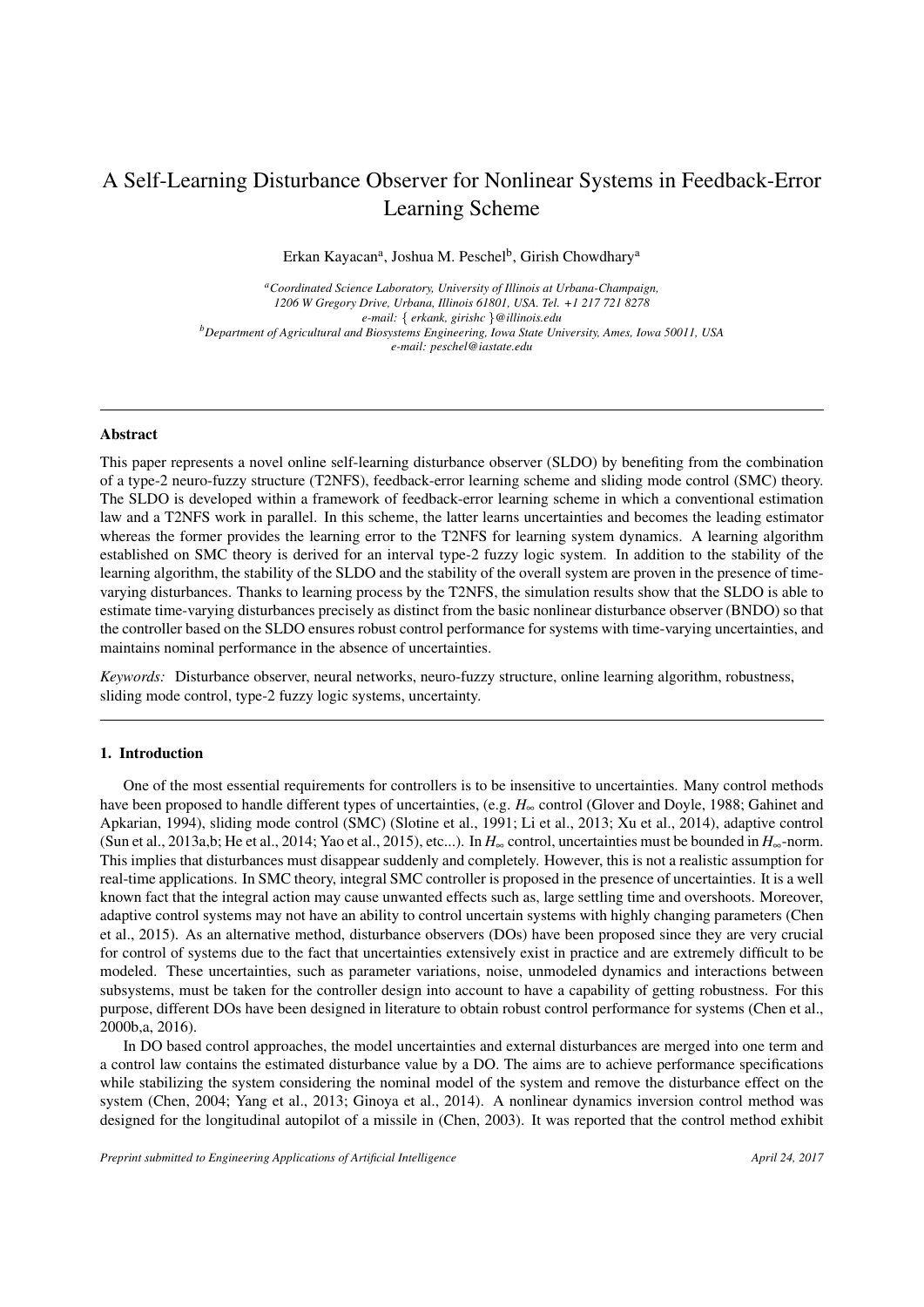poor performance in case of unknown uncertainties while a basic nonlinear DO (BNDO) based nonlinear dynamics inversion control approach ensured robust performance against uncertainty. The same BNDO has been used to design a robust SMC controller for systems with mismatched uncertainties (Yang et al., 2013). The main drawback in these studies, the BNDO is only be able to estimate time-invariant disturbances. If disturbances are time-varying, then the BNDO gives bias estimates. Furthermore, there are well known nonlinear observers, such as extended Kalman filter (EKF), particle filtering and nonlinear moving horizon estimation methods. EKF works well if linear approximation is valid and noise on measurements is small (Haseltine et al., 2005). Besides, particle filter and nonlinear moving horizon estimation methods require very large computation time (Daum, 2005). For this reason, an observer, computationally cheap, is required to be able to estimate time-varying disturbances.

Type-2 fuzzy logic systems (T2FLSs) are proposed as the extended versions of type-1 fuzzy logic systems (T1FLSs) in literature (Kayacan et al., 2010; Castillo et al., 2012; Lee et al., 2015). It allows us to have more degrees of freedom for design than their type-1 counterparts so that it results in better capability of handling uncertainty (Castro et al., 2011; Castro and Castillo, 2013; Lee et al., 2014; Rubio-Solis and Panoutsos, 2015; Zaheer et al., 2015). Type-2 fuzzy sets are especially preferred as the decision of the position of the membership functions (MFs) precisely is a very troublesome task (Liang et al., 2000; Castillo et al., 2013). However, the computational complexity of generalized type-2 fuzzy sets is very high. For this reason, the interval type-2 fuzzy sets were proposed to decrease computation time and made it feasible in real-time applications (Liang and Mendel, 2000; Maldonado et al., 2013; Lin et al., 2014; Chang and Chan, 2014; Castillo et al., 2014; Zaheer et al., 2015; Wagner et al., 2015).

Neuro-fuzzy structures as a model-free method have been widely used for control and identification of systems in literature. It is well know that the stability of systems controlled by model-free controllers cannot be proven. Therefore, the feedback-error learning scheme has been proposed for neuro-fuzzy structures to guarantee the global asymptotic stability of the system in a compact space (Efe et al., 2000). SMC achieves robustness to parametric uncertainty and high-frequency unmodeled dynamics; therefore, the SMC theory-based learning algorithms for neurofuzzy structures have been proposed to ensure the robustness of the overall system (Kaynak et al., 2001; Yu and Kaynak, 2009). Moreover, they ensure faster convergence rate than the traditional learning methods, such as gradient descent, Levenberg-Marquardt and particle swarm optimization, because they are computationally simple. There are numerous examples for SMC theory-based learning algorithms for artificial neural networks, type-1 and type-2 neuro-fuzzy structures (Topalov et al., 2009; Kayacan et al., 2012).

The main contribution of this paper is to develop a novel online SLDO, which can learn the disturbance behavior of systems in time-varying case as distinct from basic nonlinear DOs (BNDOs), be solved in the range of millisecond, and robust against uncertainties. For this purpose, the T2NFS in feedback-error learning scheme is proposed due to fact that they are very suitable techniques for adaptive learning. Additionally, computationally efficient sliding mode learning algorithm is used as the training algorithm of the T2NFS because it is a powerful approach for the stability issue. Consequently, the use of the combination of T2NFS, feedback-error learning scheme and sliding mode control theory harmoniously allow to better handle uncertainties.

The major contributions of this paper are as follows:

- 1. The first major contribution is that a novel estimation approach in the feedback-error learning scheme is developed for disturbance observer design for the first-time.
- 2. The second major contribution is that the stability of the training algorithm has been always proven for feedbackerror learning methods in literature. In this paper, in addition to the proof of the training algorithm, the overall system stability is proven considering the dynamics of the proposed SLDO by adding a robust term. To the best knowledge of the author, this is also the first-time such a stability analysis is ever proven.

The minor contributions of this paper are as follows:

- 1. The first minor contribution is that the developed SLDO is solved within milliseconds; therefore, the required computation time for the SLDO is significantly less than other methods, such as particle filter and nonlinear moving horizon estimation methods.
- 2. The second minor contribution is that the learning rate of SMC theory-based learning algorithm for the T2NFS is adaptive so that it is possible to estimate the disturbance without the knowledge about the upper bound of the disturbance and its derivatives.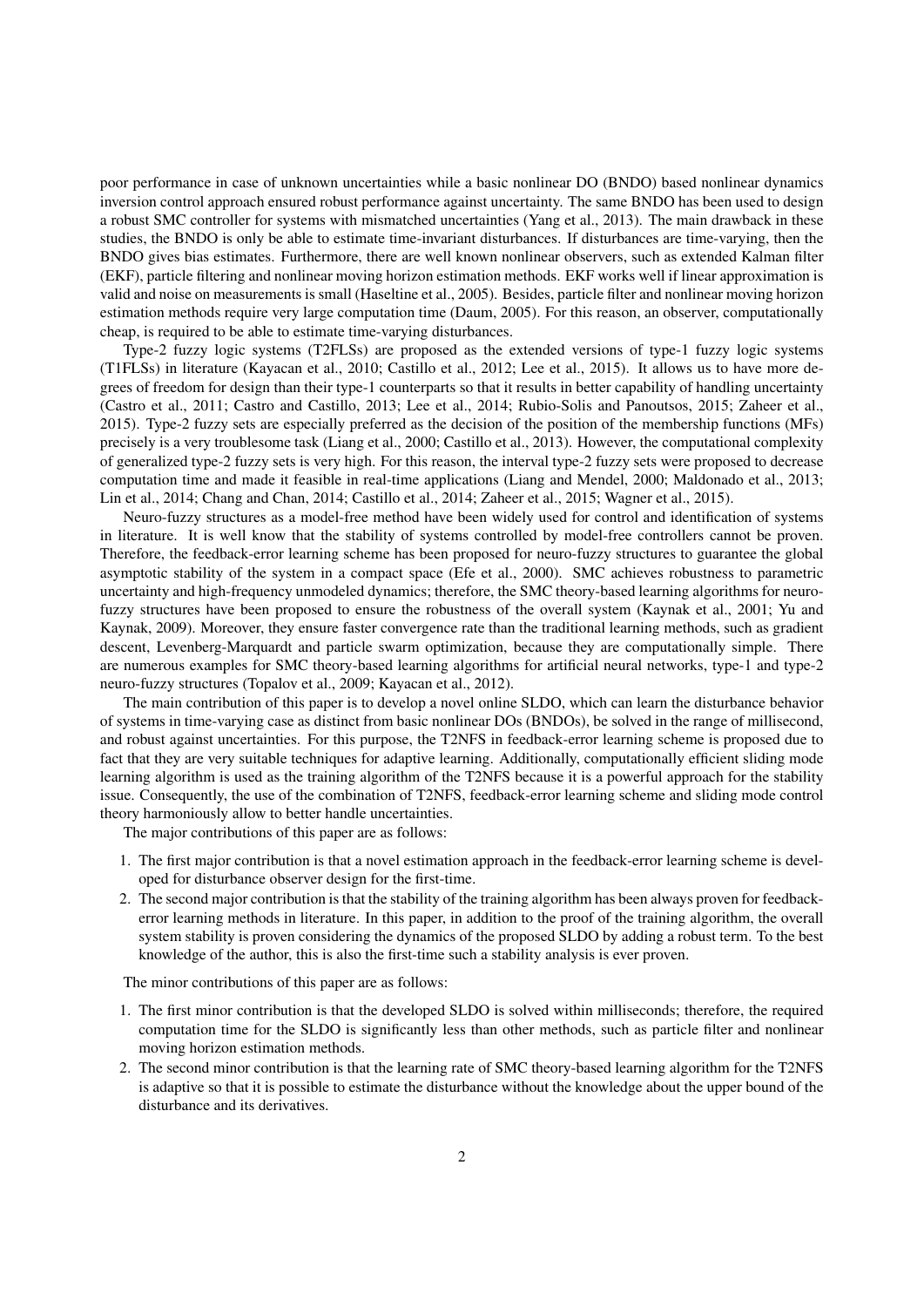The paper consists of six sections: The formulation of the BNDO is given in Section 2. The SLDO benefiting from the T2NFS is developed in Section 3. The T2NFS and online learning algorithm established on SMC theory are respectively represented in Sections 3.1 and 3.2. The stability of the SLDO is proven in Section 3.3. The controller design and the stability of the system are given in Section 4. The simulation results are represented in Sections 5. Finally, the paper is summarized in Section 6.

#### 2. Basic Nonlinear Disturbance Observer

A number of physical systems, such as robots, spacecrafts and mechanical systems, are generally described by second-order differential equations. A second-order nonlinear system is written in the following form:

$$
\dot{x} = g_1(x) + g_2(x)u + z d(t) \tag{1}
$$

where  $x = [x_1, x_2]^T$  is the state vector, *u* is the control input,  $d(t)$  is the disturbance,  $z = [z_1, z_2]^T$  is the disturbance coefficients vector,  $g_1(x) = [x_2, a(x)]^T$  and  $g_2(x) = [0, b(x)]^T$  are the nonlinear system dynamics.

The disturbance  $d(t)$  in (1) is not measurable in practice. Therefore, it is required to be estimated in practice to obtain robust control performance of systems. The following basic nonlinear disturbance observer (BNDO) dynamics have been proposed in (Chen, 2003; Yang et al., 2013) as follows:

$$
\dot{p} = -l_p z p - l_p \left( z l_p x + g_1(x) + g_2(x) u \right)
$$
\n
$$
\hat{d}_{BN} = p + l_p x \tag{2}
$$

where  $p$ ,  $l_p$  and  $\hat{d}_{BN}$  denote respectively the internal state, proportional observer gain and estimated disturbance. By taking time derivative of the estimated disturbance considering (2), the time derivative of the estimated disturbance  $\dot{d}_{BN}$  is obtained as:

$$
\dot{\hat{d}}_{BN} = l_p z e_d \tag{3}
$$

If the time derivative of the actual disturbance  $\dot{d}(t)$  is added into (3), the error dynamics of the BNDO are obtained as follows:

$$
\begin{array}{rcl}\n\dot{d}(t) - \hat{d}_{BN} & = & -l_p z e_d + \dot{d}(t) \\
\dot{e}_d & = & -l_p z e_d + \dot{d}(t)\n\end{array} \tag{4}
$$

where  $e_d = d(t) - \hat{d}_{BN}$  is the disturbance error.

**Assumption 1.** *The time derivative of the actual disturbance is bounded and*  $\lim_{t\to\infty} d(t) = 0$ .

If Assumption 1 is satisfied, then (4) is obtained as follows:

$$
\dot{e}_d + l_p z e_d = 0 \tag{5}
$$

**Lemma 1.** *(Chen, 2003): If*  $l_pz$  *is positive, i.e.*  $l_pz > 0$ *, the disturbance error dynamics in* (5) *converge to zero asymptotically.*

Lemma 1 implies that the estimated disturbance by the BNDO is able to track the actual disturbance of the system in (1) asymptotically in case Assumption 1 is satisfied.

**Remark 1.** If the time derivative of the actual disturbance  $\dot{d}(t)$  is not equal to zero, the error dynamics of th BNDO cannot converge to zero so that BNDO gives bias. Therefore, there exists always difference between the estimated and true values of the disturbance. Similar observers have been designed in literature and the same drawback has been reported in (Chen, 2003; Yang et al., 2013).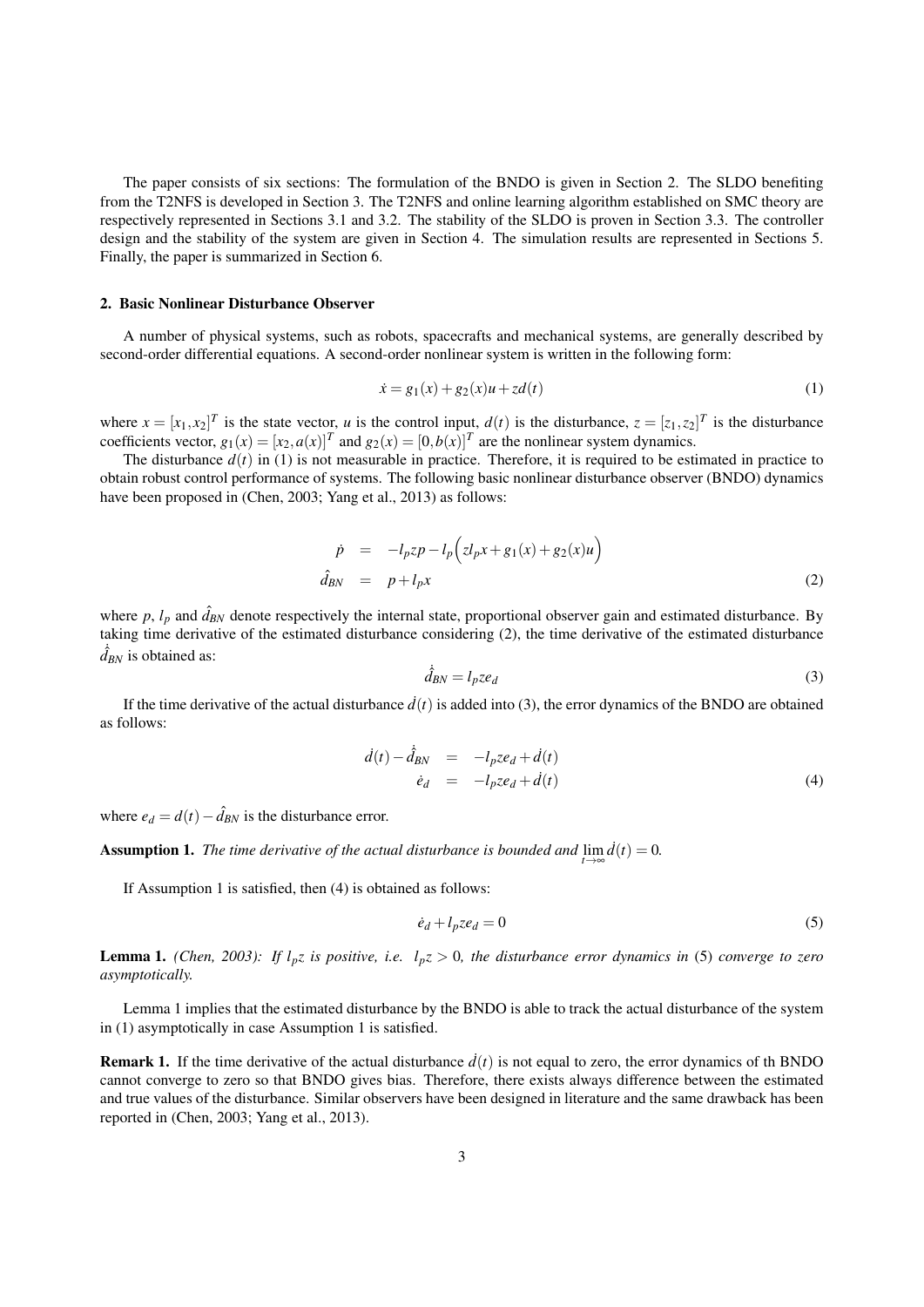## 3. Self-learning Disturbance Observer

BNDOs cannot give unbiased estimation results in case of time-varying disturbances; therefore, a fast, computationally efficient, adaptive and robust disturbance observer is required. A novel estimation law is proposed as follows:

$$
\dot{\hat{d}}_{SL} = \tau_c + \tau_r - \tau_n \tag{6}
$$

where  $\tau_c$ ,  $\tau_r$  and  $\tau_n$  denote respectively the outputs of the conventional estimation law, robust term and T2NFS. The schematic diagram of the SLDO is illustrated in Fig 1. As seen, the BNDO is working in series with the feedback-error learning algorithm in which the conventional and robust estimation laws work in parallel with T2NFS.

The conventional estimation law used in this paper is defined as follows:

$$
\tau_c = \dot{\hat{d}}_{BN} + \frac{l_d z}{l_p z} \ddot{\hat{d}}_{BN} \tag{7}
$$

where  $\hat{d}_{BN}$  denotes the time derivative of the estimated value of the disturbance by the BNDO,  $l_p$  and  $l_d$  denote the proportional and derivative gain vectors, and  $l_pz$  and  $l_dz$  are positive, i.e.  $l_pz, l_dz > 0$ .

The robust estimation law is written as follows:

$$
\tau_r = \frac{l_r z}{l_p z} \hat{d}_{BN} \tag{8}
$$

 $l_r z$  is positive, i.e.  $l_r z > 0$ , and  $l_r$  denotes the robust gain vector.

## *3.1. Type-2 Neuro-Fuzzy Structure*

An interval type-2 Takagi-Sugeno-Kang (TSK) fuzzy *if-then* rule  $R_{ij}$  is written as:

$$
R_{ij}: \text{ If } \xi_1 \text{ is } \tilde{1}_i \text{ and } \xi_2 \text{ is } \tilde{2}_j, \text{ then } f_{ij} = \Upsilon_{ij}
$$
 (9)

where  $\xi_1 = \hat{d}_{BN}$  and  $\xi_2 = \hat{d}_{BN}$  denote the inputs while  $\tilde{1}_i$  and  $\tilde{2}_j$  denote type-2 fuzzy sets for inputs. The function  $f_{ij}$  is the output of the rules and the total number of the rules are equal to  $K$ of the inputs.

The upper and lower Gaussian membership functions for type-2 fuzzy logic systems are written as follows:

$$
\underline{\mu}_{1i}(\xi_1) = \exp\left(-\left(\frac{\xi_1 - \underline{c}_{1i}}{\underline{\sigma}_{1i}}\right)^2\right) \tag{10}
$$



Figure 1: Schematic diagram of the self-learning disturbance observer (SLDO)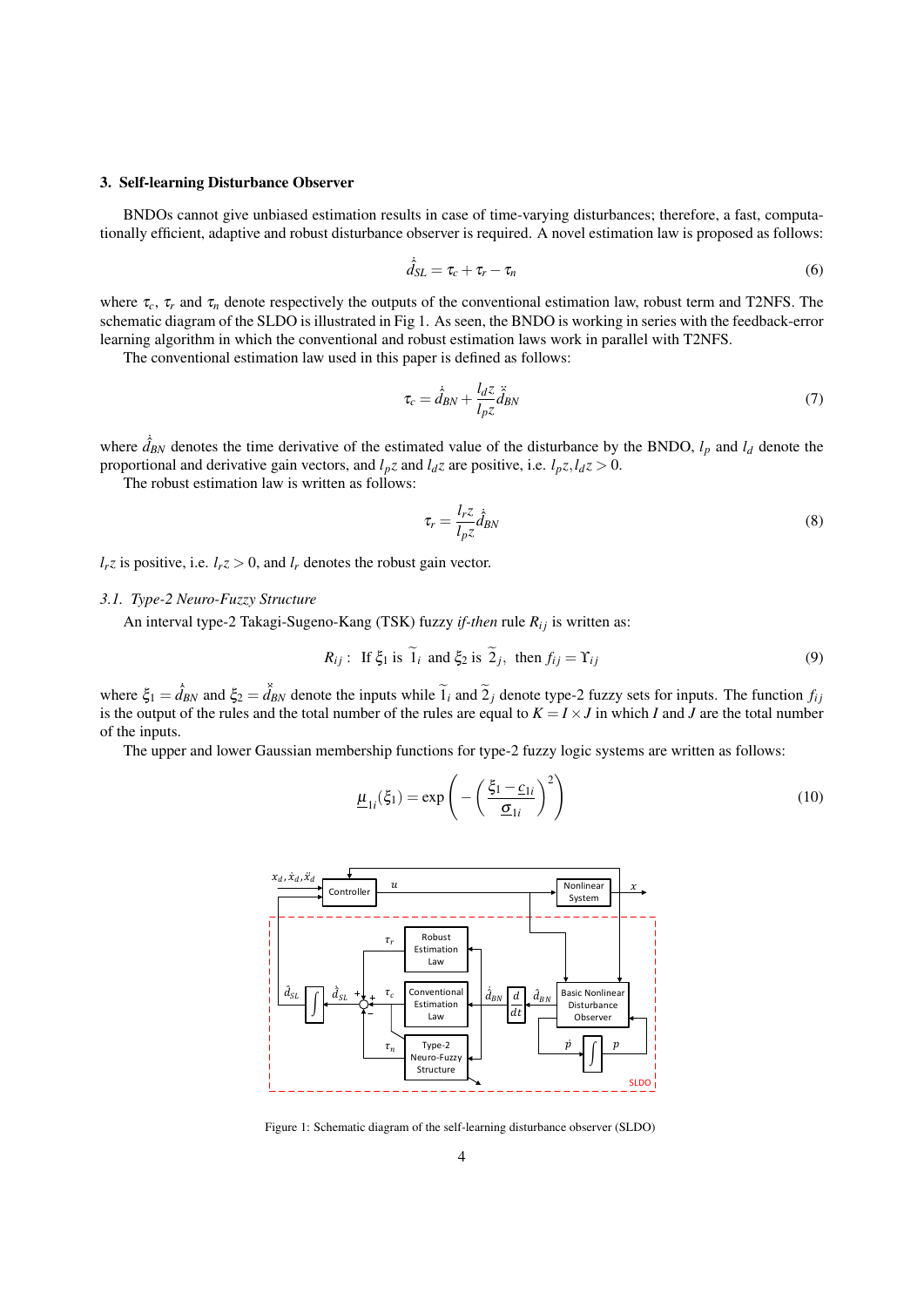$$
\overline{\mu}_{1i}(\xi_1) = \exp\left(-\left(\frac{\xi_1 - \overline{c}_{1i}}{\overline{\sigma}_{1i}}\right)^2\right) \tag{11}
$$

$$
\underline{\mu}_{2j}(\xi_2) = \exp\left(-\left(\frac{\xi_2 - \underline{c}_{2j}}{\underline{\sigma}_{2j}}\right)^2\right) \tag{12}
$$

$$
\overline{\mu}_{2j}(\xi_2) = \exp\left(-\left(\frac{\xi_2 - \overline{c}_{2j}}{\overline{\sigma}_{2j}}\right)^2\right)
$$
\n(13)

where  $c, \overline{c}, \overline{\sigma}, \overline{\sigma}$  denote respectively the lower and upper mean, and the lower and upper standard deviation of the membership functions. These parameters are adjustable for the T2NFS.

The lower and upper membership functions  $\mu$  and  $\overline{\mu}$  of A2-C0 fuzzy system employed in this paper are determined for every signal. Then, the firing strength of rules are calculated as follows:

$$
\underline{w}_{ij} = \underline{\mu}_{1i}(\xi_1)\underline{\mu}_{2j}(\xi_2) \quad \text{and} \quad \overline{w}_{ij} = \overline{\mu}_{1i}(\xi_1)\overline{\mu}_{2j}(\xi_2)
$$
 (14)

The output of the every fuzzy rule is a linear function  $f_{ij}$  formulated in (9). The output of the network is formulated below:

$$
\tau_n = q \sum_{i=1}^{I} \sum_{j=1}^{J} f_{ij} \widetilde{\underline{w}}_{ij} + (1-q) \sum_{i=1}^{I} \sum_{j=1}^{J} f_{ij} \widetilde{\overline{w}}_{ij}
$$
(15)

where  $\tilde{\psi}_{ij}$  and  $\tilde{\psi}_{ij}$  are the normalized firing strengths of the lower and upper output signals of the neuron *i j* are written as follows:

$$
\widetilde{\underline{w}}_{ij} = \frac{\underline{w}_{ij}}{\sum_{i=1}^{I} \sum_{j=1}^{J} \underline{w}_{ij}} \quad \text{and} \quad \widetilde{\overline{w}}_{ij} = \frac{\overline{w}_{ij}}{\sum_{i=1}^{I} \sum_{j=1}^{J} \overline{w}_{ij}} \tag{16}
$$

The design parameter *q* weights the participation of the lower and upper firing levels and is generally set to 0.5. In this paper, it is formulated as a time-varying parameter in the next subsection.

The vectors are defined as::

$$
\frac{\widetilde{W}(t)}{\widetilde{W}(t)} = \frac{[\widetilde{w}_{11}(t) \ \widetilde{w}_{12}(t) \dots \widetilde{w}_{21}(t) \dots \widetilde{w}_{ij}(t) \dots \widetilde{w}_{IJ}(t)]^T}{[\widetilde{w}_{11}(t) \ \widetilde{w}_{12}(t) \dots \widetilde{w}_{21}(t) \dots \widetilde{w}_{ij}(t) \dots \widetilde{w}_{IJ}(t)]^T}
$$
\n
$$
F = [f_{11} f_{12} \dots f_{21} \dots f_{ij} \dots f_{IJ}]
$$

where these normalized firing strengths are between 0 and 1, i.e.  $0 < \tilde{w}_{ij} \le 1$  and  $0 < \overline{w}_{ij} \le 1$ . In addition,  $\sum_{i=1}^{I} \sum_{j=1}^{J} \widetilde{\omega}_{ij} = 1$  and  $\sum_{i=1}^{I} \sum_{j=1}^{J} \widetilde{\overline{w}}_{ij} = 1$ .

## *3.2. SMC Theory-based Learning Algorithm*

The sliding surface *s* is formulated as follows:

$$
s(\tau_c) = \tau_c \tag{17}
$$

where  $\tau_c$  is the output of the conventional estimation law and used as a sliding surface. It is to be noted that the sliding surface is used as learning error to train the SMC theory-based learning algorithm.

The adaptation rules of the T2NFS parameters are given by the following equations:

$$
\dot{\underline{c}}_{1i} = \dot{\xi}_1 + (\xi_1 - \underline{c}_{1i}) \alpha \operatorname{sgn}(s) \tag{18}
$$

$$
\dot{\overline{c}}_{1i} = \dot{\xi}_1 + (\xi_1 - \overline{c}_{1i}) \alpha \operatorname{sgn}(s) \tag{19}
$$

$$
\dot{\underline{c}}_{2j} = \dot{\xi}_2 + (\xi_2 - \underline{c}_{2j}) \alpha \text{sgn}(s)
$$
\n(20)

$$
\dot{\bar{c}}_{2j} = \dot{\xi}_2 + (\xi_2 - \bar{c}_{2j}) \alpha \text{sgn}(s)
$$
\n(21)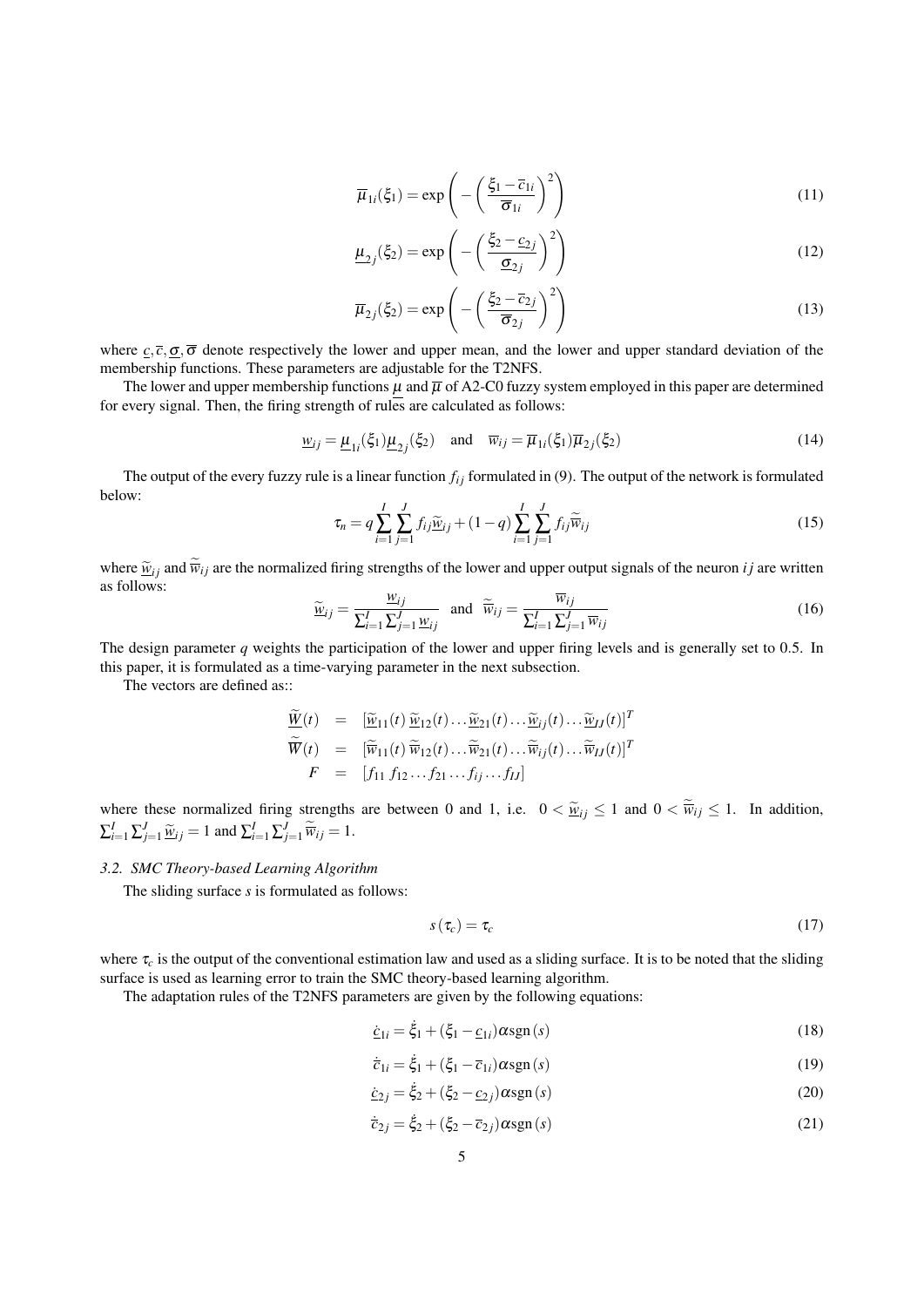$$
\underline{\dot{\sigma}}_{1i} = -\left(\underline{\sigma}_{1i} + \frac{(\underline{\sigma}_{1i})^3}{(\xi_1 - \underline{c}_{1i})^2}\right) \alpha \operatorname{sgn}(s)
$$
\n(22)

$$
\dot{\overline{\sigma}}_{1i} = -\left(\overline{\sigma}_{1i} + \frac{(\overline{\sigma}_{1i})^3}{(\xi_1 - \overline{c}_{1i})^2}\right) \alpha \operatorname{sgn}(s)
$$
\n(23)

$$
\underline{\dot{\sigma}}_{2j} = -\left(\underline{\sigma}_{2j} + \frac{(\underline{\sigma}_{2j})^3}{(\xi_2 - \underline{c}_{2j})^2}\right) \alpha \operatorname{sgn}(s)
$$
\n(24)

$$
\dot{\overline{\sigma}}_{2j} = -\left(\overline{\sigma}_{2j} + \frac{(\overline{\sigma}_{2j})^3}{(\xi_2 - \overline{c}_{2j})^2}\right) \alpha \operatorname{sgn}(s)
$$
\n(25)

$$
\dot{f}_{ij} = -\frac{q\widetilde{\underline{w}}_{ij} + (1-q)\overline{\overline{w}}_{ij}}{(q\widetilde{\underline{w}} + (1-q)\overline{\widetilde{w}})^T(q\widetilde{\underline{w}} + (1-q)\overline{\widetilde{w}})}\alpha sgn(s)
$$
\n(26)

$$
\dot{q} = -\frac{1}{F(\tilde{\underline{W}} - \tilde{\overline{W}})^T} \alpha sgn(s) \tag{27}
$$

$$
\dot{\alpha} = \gamma_{\alpha} \mid s \mid \tag{28}
$$

where  $\alpha$  and  $\gamma_\alpha$  denote respectively the learning rate and the coefficient of the adaptation for the learning rate, and they must be positive, i.e.  $\alpha, \gamma_\alpha > 0$ .

Theorem 1 (Stability of the learning algorithm). *If adaptations rules are proposed as in* (18)*-*(28) *and the final value of the learning rate*  $\alpha^*$  *is large enough, i.e.*  $\alpha^* > \dot{\tau}_r^* + \dot{\tilde{d}}_{SL}^*$  *where*  $\dot{\tau}_r^*$  *and*  $\dot{\tilde{d}}_{SL}^*$  *are respectively the upper bounds of*  $\dot{\tau}_r$  *and*  $\ddot{\dot{d}}_{SL}$ *, this ensures that*  $\tau_c$  *will converge to zero in finite time for a given arbitrary initial condition*  $\tau_c(0)$ *.* 

PROOF. The Lyapunov function is written as follows:

$$
V = \frac{1}{2}\tau_c^2 + \frac{1}{\gamma_\alpha}(\alpha - \alpha^*)^2
$$
\n(29)

By taking the time derivative of the Lyapunov function in (29), it is obtained as follows:

$$
\dot{V} = \tau_c \dot{\tau}_c + \frac{2\dot{\alpha}}{\gamma_{\alpha}} (\alpha - \alpha^*)
$$
\n(30)

If the (28) is inserted into the equation above:

$$
\dot{V} = \tau_c (\dot{\tau}_n - \dot{\tau}_r + \ddot{\hat{d}}_{SL}) + 2 |s| (\alpha - \alpha^*)
$$
\n(31)

The calculation of  $\dot{\tau}_n$  in (A.9) is inserted into (31), it is obtained as follows:

$$
\dot{V} = \tau_c \left( -2\alpha \text{sgn}(s) - \dot{\tau}_r + \ddot{\hat{d}}_{SL} \right) + 2 \mid s \mid (\alpha - \alpha^*)
$$
\n(32)

If (17) is inserted into the equation above:

$$
\dot{V} = \tau_c \left( -2\alpha \text{sgn} \left( \tau_c \right) - \dot{\tau}_r + \ddot{\hat{d}}_{SL} \right) + 2 \mid \tau_c \mid (\alpha - \alpha^*)
$$
\n(33)

If it is assumed that  $\ddot{\hat{d}}_{SL}$  and  $\dot{\tau}_r$  are upper bounded by  $\ddot{\hat{d}}_{SL}^*$  and  $\dot{\tau}_r^*$ , (33) is obtained as follows:

$$
\dot{V} = |\tau_c| (-2\alpha + \dot{\tau}_r^* + \ddot{\hat{d}}_{SL}^*) + 2 |\tau_c| (\alpha - \alpha^*)
$$
  
=  $|\tau_c| (-2\alpha^* + \dot{\tau}_r^* + \ddot{\hat{d}}_{SL}^*)$  (34)

As stated in Theorem 1, if the final value of the learning rate  $\alpha^*$  is large enough, i.e.  $\alpha^* > \dot{\tau}_r^* + \ddot{\delta}_{SL}^*$ , then the time derivative of the Lyapunov function is negative, i.e.  $\dot{V} < 0$  so that the SMC theory-based learning algorithm is stable and  $\tau_c$  will converge to zero in finite time.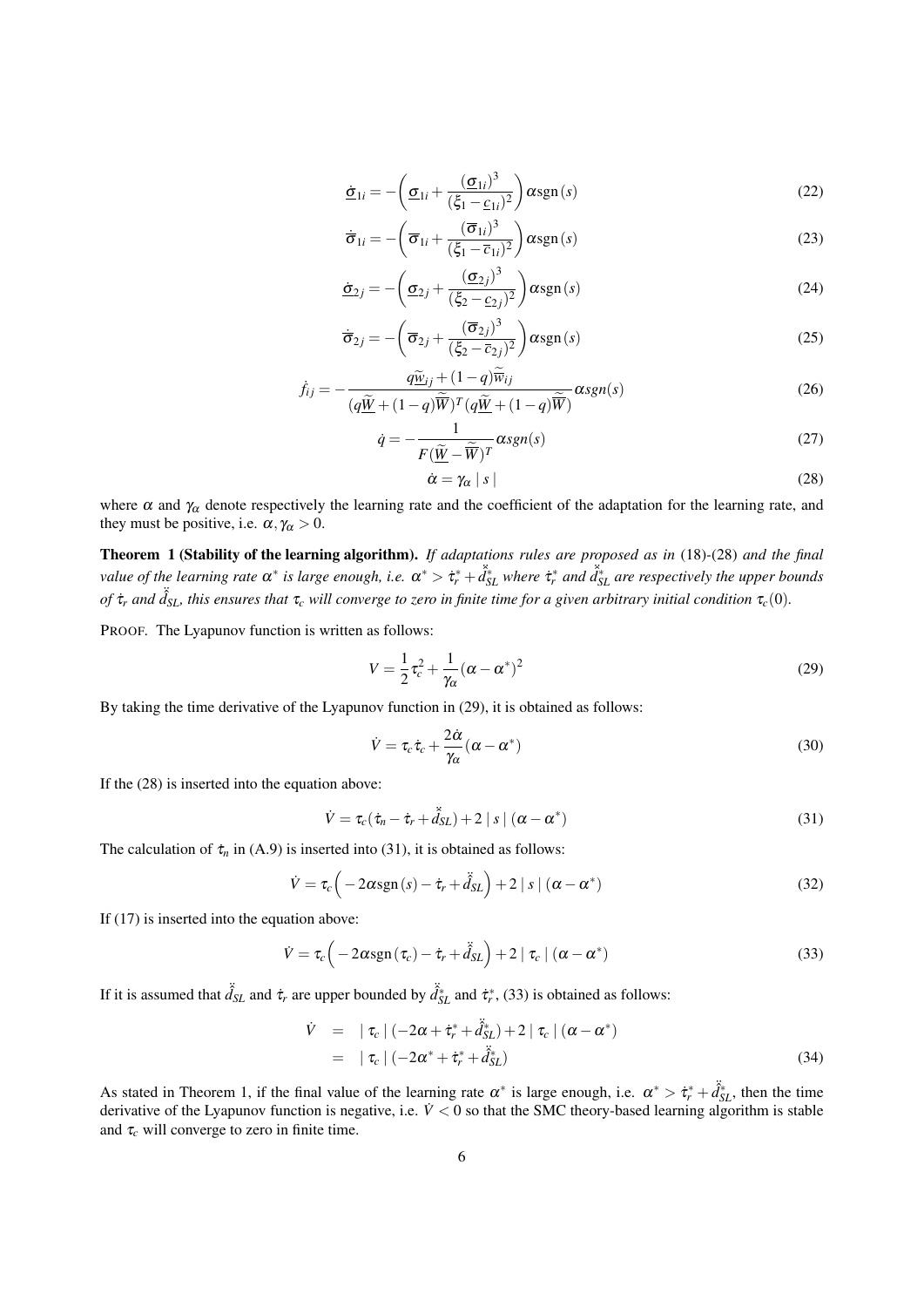Remark 2. Since the adaptation rules in (28) are enforced, the final value of the learning rate of the T2NFS is determined during the adaptation of learning rate, and it is able to reach large values to make learning algorithm stable. This is a superiority of the proposed approach in this study as distinct from previous studies in which the upper bounds are needed to be foreknown.

SMC theory endures high-frequency oscillations, i.e. chattering. In this paper, the function in (35) has been proposed to remove the chattering effect as the sign function in (18)-(28).

$$
sgn(s) := \frac{s}{|s| + \delta} \tag{35}
$$

where  $\delta = 0.05$ .

Remark 3. The usage of the sliding surface *s* in (17) as learning error for the T2NFS with the adaptation laws in (18)-(28) accomplishes the desired sliding regime for the observer.

### *3.3. Stability Analysis*

The proposed SLDO law in (6) is re-written considering (7) and (8) as:

$$
\dot{\hat{d}}_{SL} = (1 + \frac{l_r z}{l_p z}) \dot{\hat{d}}_{BN} + \frac{l_d z}{l_p z} \ddot{\hat{d}}_{BN} - \tau_n
$$
\n(36)

The error dynamics for the SLDO are obtained by adding the actual disturbance rate  $\vec{d}$  into the estimated disturbance rate in (36) and considering the calculated time derivative of the estimated disturbance by BNDO in (3):

$$
\begin{array}{rcl}\nd - \dot{d}_{SL} & = & -(l_p + l_r)ze_d - l_d z\dot{e}_d + \tau_n + \dot{d} \\
\dot{e}_d & = & \frac{-(l_p + l_r)ze_d + \tau_n + \dot{d}}{1 + l_d z}\n\end{array}\n\tag{37}
$$

By taking the time derivative of (37), it is obtained as follows:

$$
\ddot{e}_d = \frac{-(l_p + l_r)z\dot{e}_d + \dot{\tau}_n + \ddot{d}}{1 + l_d z} \tag{38}
$$

As calculated in (A.9),  $\dot{\tau}_n = -2\alpha sgn(s)$  is inserted into (38);

$$
\ddot{e}_d = \frac{-(l_p + l_r)z\dot{e}_d - 2\alpha sgn(s) + \ddot{d}}{1 + l_d z} \tag{39}
$$

If  $\tau_c$  in (7) is inserted into (17), the sliding surface is obtained as follows:

$$
s\left(\dot{\hat{d}}_{BN}, \ddot{\hat{d}}_{BN}\right) = \frac{l_d z}{l_p z} \left(\ddot{\hat{d}}_{BN} + \lambda \dot{\hat{d}}_{BN}\right)
$$
(40)

where  $\lambda = \frac{l_p z}{l_z z}$  $\frac{d\rho\zeta}{d\sigma}$  is the slope of the sliding surface. The time derivative of the sliding surface is obtained as

$$
\dot{s} = \frac{l_d z}{l_p z} \left( \dddot{\hat{d}}_{BN} + \frac{l_p z}{l_d z} \ddot{\hat{d}}_{BN} \right) \tag{41}
$$

Theorem 2 (Stability of the SLDO). *The estimation law in* (6) *is employed as a DO, the closed-loop error dynamics for the SLDO are stable if the robust gain <i>l<sub>r</sub>* is equal to  $\frac{l_p}{l_d z}$ , i.e.  $l_r = \frac{l_p}{l_d}$ *ld z , and the final value of the learning rate of T2NFS*  $\alpha^*$  *is large enough,*  $\alpha^* > d^*$  *where the acceleration of the actual disturbance*  $\ddot{d}$  *is upper bounded by*  $d^*$ *.*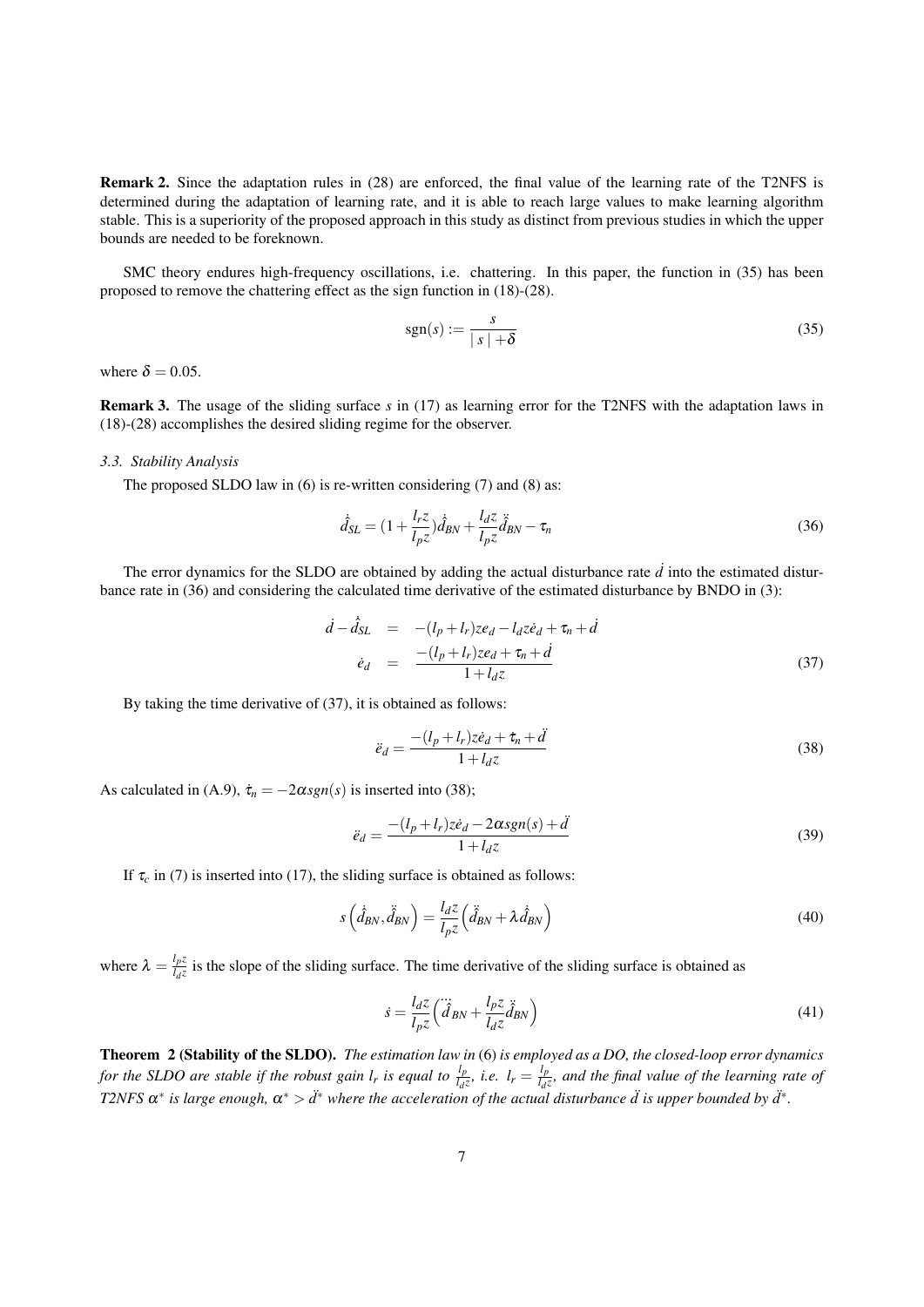PROOF. The Lyapunov function is written as follows:

$$
V = \frac{1}{2}s^2 + \frac{l_d z}{\gamma_\alpha (1 + l_d z)} (\alpha - \alpha^*)^2
$$
\n(42)

By taking the time derivative of the Lyapunov function above considering (28), it is obtained as

$$
\dot{V} = s\dot{s} + l_d z \frac{2 \mid s \mid}{1 + l_d z} (\alpha - \alpha^*)
$$
\n(43)

If the time derivative of the sliding surface is inserted into the aforementioned equation, it is obtained as follows:

$$
\dot{V} = s \frac{l_d z}{l_p z} \left( \ddot{\hat{d}}_{BN} + \frac{l_p z}{l_d z} \ddot{\hat{d}}_{BN} \right) + l_d z \frac{2 \mid s \mid}{1 + l_d z} (\alpha - \alpha^*)
$$
\n(44)

It is obtained considering (3)

$$
\dot{V} = s\left(l_d z \ddot{e}_d + l_p z \dot{e}_d\right) + l_d z \frac{2 \mid s \mid}{1 + l_d z} (\alpha - \alpha^*)
$$
\n(45)

(39) is inserted into (45), it is obtained as follows:

$$
\dot{V} = s \left( l_d z \frac{-(l_p + l_r) z \dot{e}_d - 2 \alpha s g n(s) + \ddot{d}}{1 + l_d z} + l_p z \dot{e}_d \right) + l_d z \frac{2 |s|}{1 + l_d z} (\alpha - \alpha^*)
$$
(46)

If it is assumed that  $\ddot{d}$  is upper bounded by  $\ddot{d}^*$ :

$$
\dot{V} = |s| l_d z \frac{(-2\alpha + d^*)}{1 + l_d z} + s\dot{e}_d \left( l_d z \frac{-(l_p + l_r)z}{1 + l_d z} + l_p z \right) + l_d z \frac{2 |s|}{1 + l_d z} (\alpha - \alpha^*)
$$
(47)

$$
= |s| l_d z \frac{(-2\alpha^* + \ddot{d}^*)}{1 + l_d z} + s\dot{e}_d \underbrace{\left(l_d z \frac{-(l_p + l_r)z}{1 + l_d z} + l_p z\right)}_{0}
$$
(48)

As stated in Theorem 2, if  $l_r$  is equal to  $\frac{l_p}{l_d z}$ , i.e.  $l_r = \frac{l_p}{l_d z}$  $\frac{l_p}{l_d z}$ , and the final value of the learning algorithm  $\alpha^*$  is large enough, i.e.  $\alpha^* > d^*$ , then the time derivative of the Lyapunov function is negative, i.e.  $\dot{V} < 0$ , so that the SLDO is stable.

Remark 4. The main advantage of the SLDO is to be able to prove the stability in case of not only time-invariant disturbances, such as BNDOs, but also time-varying disturbances.

#### 4. Controller Design

The control objective is to find a control law so that the system states can track a desired trajectory. One of the most commonly used method for nonlinear systems is feedback linearization control (FLC). The traditional FLC method for nonlinear systems is formulated considering a second-order nonlinear system in (1) where there exists no disturbance:

$$
u = -b^{-1}(x)\left(\ddot{x}_d + a(x) - k_2(\dot{x}_d - x_2) - k_1(x_d - x_1)\right)
$$
\n(49)

where the controller coefficients  $k_1, k_2$  are positive, i.e.  $k_1, k_2 > 0$ . If the control law in (49) is applied to the system in (1), the closed-loop error dynamics are obtained as follows:

$$
\ddot{e} + k_2 \dot{e} + k_1 e = -z d(t) \tag{50}
$$

where  $e = x_d - x_1$  and  $\dot{e} = \dot{x}_d - x_2$ .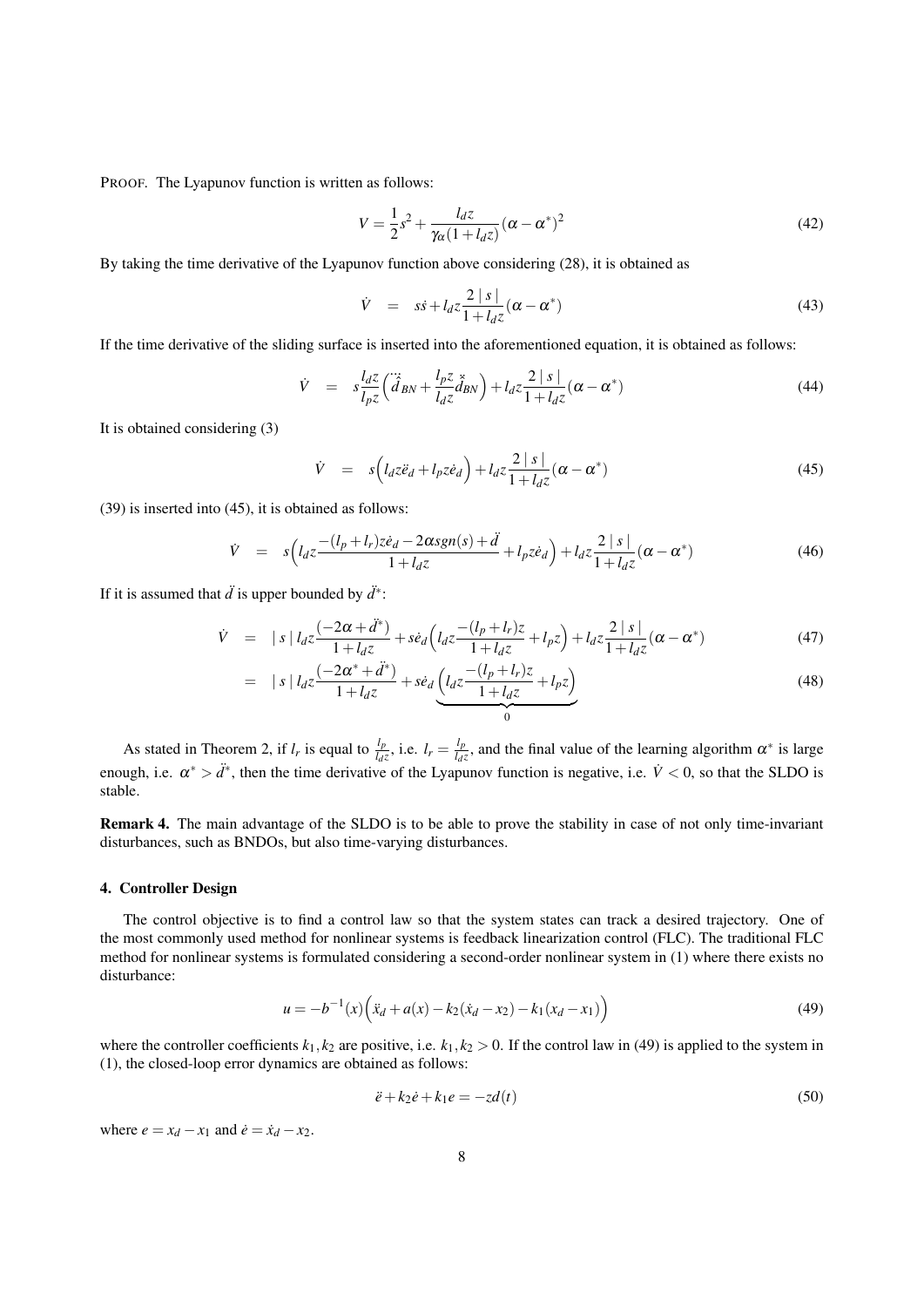**Lemma 2.** *(Khalil and Grizzle, 1996): If a nonlinear system*  $F(x, u)$  *is input-to-state stable and the input satisfies*  $\lim_{t \to \infty} u(t) = 0$ , then the state satisfies  $\lim_{t \to \infty} x(t) = 0$ .

**Remark 5.** As seen in (50), if the disturbance  $d(t)$  is different from zero, the closed-loop error dynamics cannot converge to zero in finite time. This shows that the traditional FLC is sensitive to disturbances.

The FLC based on the SLDO by taking the estimated disturbance value into account is formulated as follows:

$$
u = -b^{-1}(x)\left(\ddot{x}_d + a(x) - k_2(\dot{x}_d - x_2) - k_1(x_d - x_1) + z\hat{d}_{SL}\right)
$$
\n(51)

If the control law in  $(51)$  is applied to the system in  $(1)$ , the closed-loop error dynamics are obtained as follows:

$$
\ddot{e} + k_2 \dot{e} + k_1 e = -ze_d \tag{52}
$$

where  $e_d = d(t) - \hat{d}_{SL}(t)$ . As stated in Theorem 2, the disturbance error dynamics for the SLDO can converge to zero asymptotically. As stated in Lemma 2, if the disturbance error  $e_d$  satisfies  $\lim_{t\to\infty}e_d(t)=0$ , then the system error satisfies  $\lim_{t \to \infty} e(t) = 0$ . As a result, the closed-loop error dynamics of the system can converge to zero asymptotically in finite t<sub>t→∞</sub> time under the control law in (51) if the controller coefficients  $k_1$  and  $k_2$  are positive, i.e.  $k_1, k_2 > 0$ .

**Remark 6.** If there exists no disturbance, i.e.  $d(t) = 0$ , then the estimated value of the disturbance in the control law (51) will be zero, i.e.  $\hat{d}_{SL} = 0$ . This results in the traditional FLC in (49) so that it maintains the nominal performance the absence of disturbances.

## 5. Simulation Studies

The following nonlinear system, i.e., chaotic Duffing oscillator, is considered for the simulation studies (Hsu, 2012):

$$
\dot{x}_1 = x_2
$$
  
\n
$$
\dot{x}_2 = 1.1x_1 - 0.4x_2 - x_1^3 + 2.1\cos(1.8t) + u + d
$$
\n(53)

where  $a(x) = 1.1x_1 - 0.4x_2 - x_1^3 + 2.1\cos(1.8t)$ ,  $b(x) = 1$  and  $z = [0, 1]^T$  as can be seen from (1).

The desired states values are defined as  $\ddot{x}_d = \dot{x}_d = x_d = 0$ . The initial conditions on the states of the system and the controller coefficients are respectively selected as  $x(0) = [1, -1]^T$  and  $k_1 = 50$ ,  $k_2 = 25$ . Since the disturbance coefficient vector in (53) is equal to  $z = [0, 1]^T$ , the proportional, derivative and robust gains for DOs must be positive, i.e.,  $l_p$ ,  $l_d$ ,  $l_r > 0$ . The proportional gain is selected as  $l_p = [0, 3]^T$  while the derivative gain is selected as  $l_d = [0, 1.2]^T$ . As stated in Theorem 2, since the robust gain must be equal to  $\frac{l_p}{l_d z}$ , i.e.  $l_r = \frac{l_p}{l_d}$  $\frac{l_p}{l_d z}$  = 2.5, the robust gain is selected as  $l_r = [0, 2.5]^T$ . The coefficient  $\gamma_\alpha$  to adjust the learning rate  $\alpha$  for the SLDO is selected as 0.001. The initial conditions on the learning rate  $\alpha$  and parameter *q* are set to 0.05 and 0.5, respectively. To benchmark different disturbance observers in the presence and absence of uncertainties, no disturbance is imposed on the system at the beginning, a step external disturbance  $d = 3$  is imposed on the system at  $t = 10$  second and a sinusoidal external disturbance  $d = 3\sin(t)$  is imposed on the system at  $t = 20$  second as formulated below:

$$
d(t) = \begin{cases} 0 \leq t < 10 \quad d = 0\\ 10 \leq t < 20 \quad d = 3\\ 20 \leq t < 30 \quad d = 3\sin(t) \end{cases} \tag{54}
$$

In simulation studies, the control performance of the FLC based on the SLDO is firstly compared with the traditional FLC and the FLC based on the BNDO. Then, the SLDO is analyzed under noisy conditions and compared with its type-1 counterpart. Throughout simulation studies, the sampling time is set to 0.001 second while the number of membership functions are selected as  $I = J = 3$ . In the presence of plant uncertainties, the adaptation of the learning rate of sliding mode learning algorithm must be a robust adaptation law to avoid having infinite values. Therefore, a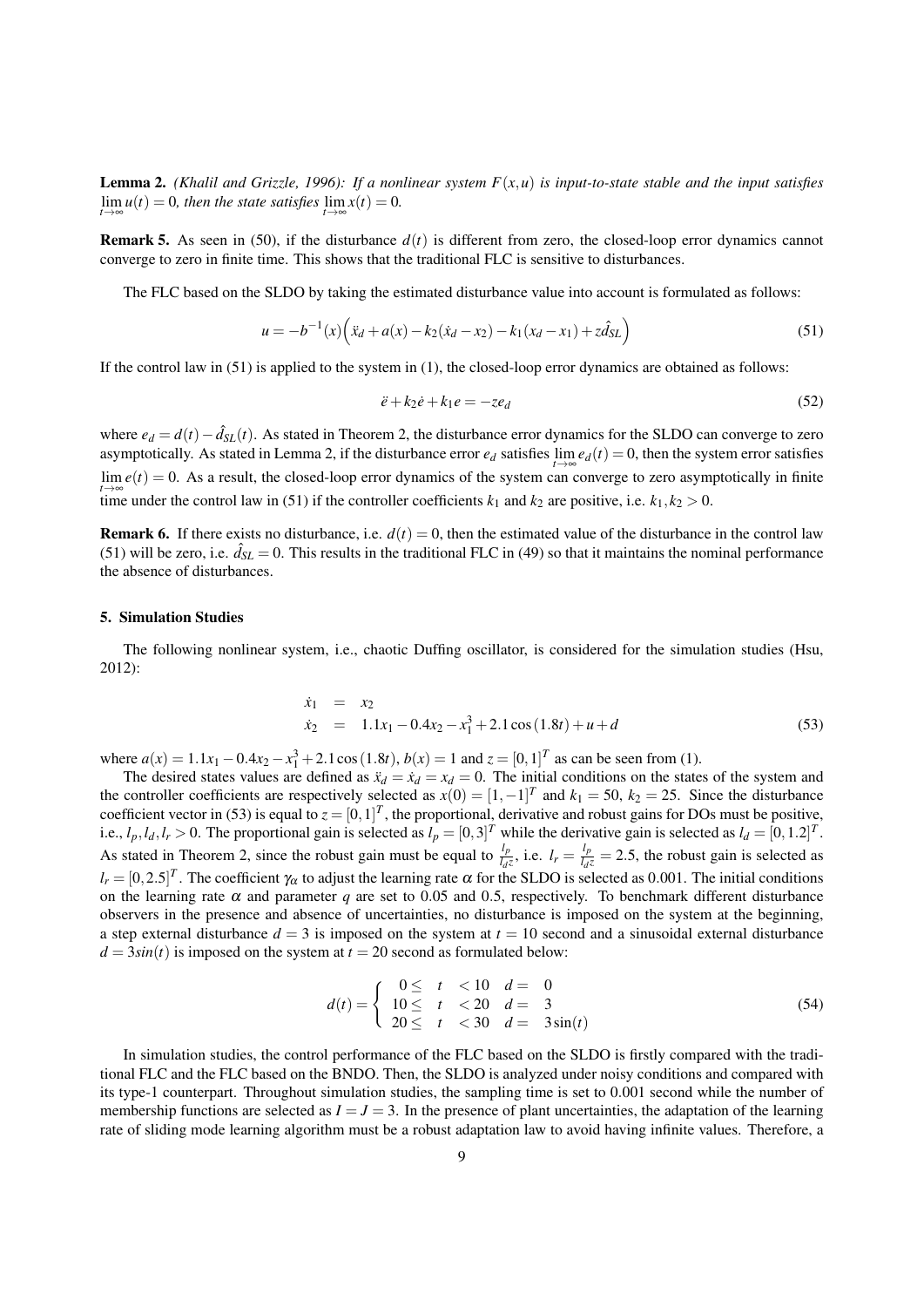dead-zone has been proposed in literature to handle this problem. In this paper, if the sliding surface is smaller than the dead-zone parameter  $\varepsilon = 0.05$ , i.e.,  $s < \varepsilon$ , then the learning rate  $\alpha$  is not updated.

The states responses  $x_1, x_2$  are shown in Figs. 2(a) and 2(b). Firstly, the FLC controller can control the system without steady-state error while there exists no disturbance on the system. However, after the disturbances are imposed on the system, it is observed that it is not robust against any external disturbance and gives steady-state error as seen in Fig. 2(a) and stated in Remark 5. Secondly, the FLC based on the BNDO can control the system without any steady-state error while there exist no disturbance and a time-invariant disturbance. However, it is seen that it is not robust against a time-varying disturbance as stated in Remark 1. Thirdly, the FLC based on the SLDO can control system without steady-state error and it is robust against time-invariant and time-varying disturbances. Moreover, the FLCs based on the BNDO and SLDO maintain the nominal performance while there exists no disturbance between t=0-10 seconds as stated in Remark 6.

The actual and estimated disturbances are shown in Fig. 2(c). As can be observed, the SLDO can estimate timevarying disturbances while BNDO is only able to estimate only time-invariant disturbances as stated in Remark 4. This fact results in the robust control performance of the FLC based on the SLDO against time-varying uncertainties. Thanks to learning process by the feedback-error learning algorithm, the T2NFS takes the overall estimation signal while the conventional estimation signal converges to zero in finite time as shown in Fig. 2(d). Inasmuch as the total generated estimation signal by the feedback-error learning structure is equal to  $\tau_c - \tau_n$ , the output of the T2NFS  $\tau_n$  is multiplied by −1 in Fig. 2(d) not to cause the reader to become perplexed. The T2NFS becomes the leading estimator after a short time period. The output of the conventional estimation law τ*<sup>c</sup>* becomes nonzero only during the time intervals when the T2NFS is learning.

The adaptation of the learning rate  $\alpha$  is shown in Fig 2(e). As seen, the initial condition on the learning rate  $\alpha$ is set to 0.05 and the learning rate is constant while the output of the conventional estimation law  $\tau_c$  is equal to zero due to the fact that learning is not required. When the disturbances are imposed on the system, the learning rate is increasing for a short time period till  $\tau_c$  becomes zero. Moreover, the adaptation of the parameter *q* is shown in Fig. 2(f). The initial condition on the parameter  $q$  is set to 0.5, which is the general case. Thanks to the adaptation rule in (27), the proportion of the upper and lower membership functions is adjusted throughout the simulations.

Type-2 fuzzy membership functions are used in the proposed estimation structure and it is possible to downgrade them to type-1 counterparts by equalizing the upper and lower values of parameters in  $(18)-(25)$ . In literature, it is claimed that the type-2 fuzzy logic system gives better performance than its type-1 counterpart in the presence of noise and uncertainty in the system. The initial conditions on the states of the system are set to  $x(0) = [1, 1]^T$ . In order to compare the performance of T2NFS with its type-1 counterpart under noisy conditions, the actual disturbance *d* with different noise levels *SNR*, which are equal to 20 *dB*, 40 *dB* and 60 *dB*, is applied the system. The mean squared errors for the different noise levels are given in Table 1. As seen from this table, the T2NFS gives less error than the type-1 neuro-fuzzy structure (T1NFS) and the performance of T2NFS is more remarkable while the noise level is increasing. Figure 3(a) shows the absolute disturbance error responses with a noise level of 20 *dB* for T1NFS and T2NFS. As can be observed, T2NFS gives less disturbance error when compared to its type-1 counterpart. Moreover, the system states under noisy condition are shown in Figs. 3(b) and 3(c). The FLC with the SLDO based on T2NFS exhibits better control performance. These results verify previous results seen in (Mendel, 2000; Hsiao et al., 2008; Khanesar et al., 2011). Type-2 fuzzy systems have more degrees of freedom so that they have capability of dealing with noisy measurements and uncertainties in the system more effectively.

| Table 1: Mean Squared Error.  |          |           |          |
|-------------------------------|----------|-----------|----------|
|                               | 20 (dB)  | 40 (dB)   | 60 (dB)  |
| T1NFS                         | 1.3112   | 0.0288    | 0.0034   |
| <b>T2NES</b>                  | 1.2352   | 0.0276    | 0.0033   |
| Decrease in Disturbance Error | 6.14 $%$ | 4.35 $\%$ | 3.03 $%$ |

The simulations are executed on the computer, which is equipped with 3.1 GHz Intel Core i7−5557*U* CPU and 16 GB of RAM. It is to be noted that the sampling and simulation times are set to 0.001 and 30 seconds in the sense that total number of sample is equal to 30000. The total required computation time is calculated as 5.531993 seconds so that the required computation time for each sampling time instant is around 0.18 millisecond. The required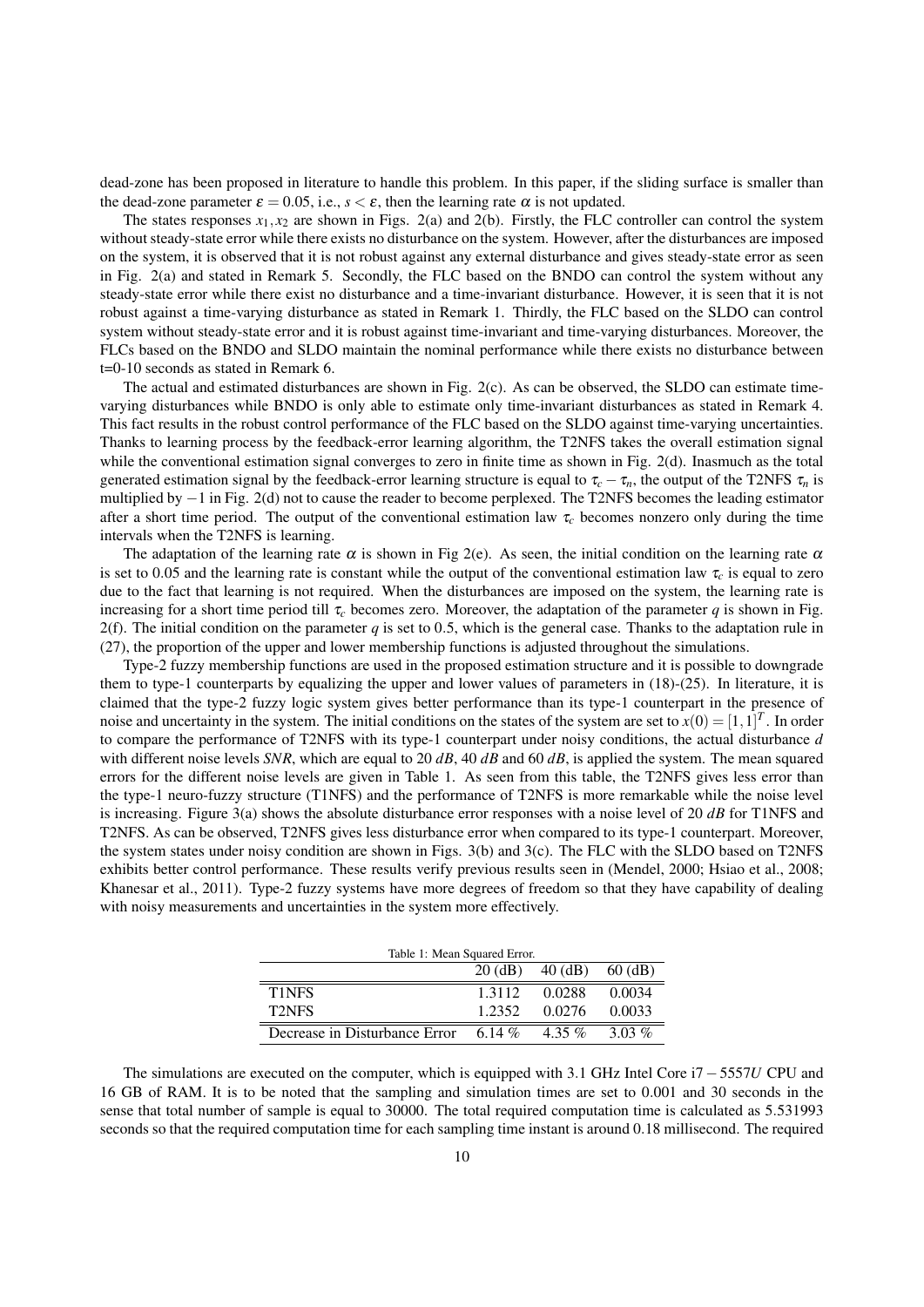

Figure 2: (a) Responses of state *x*<sub>1</sub>(b) Responses of state *x*<sub>2</sub> (c) True and estimated values of the disturbance (d) Estimation signals (e) Learning parameter α (f) Parameter *q*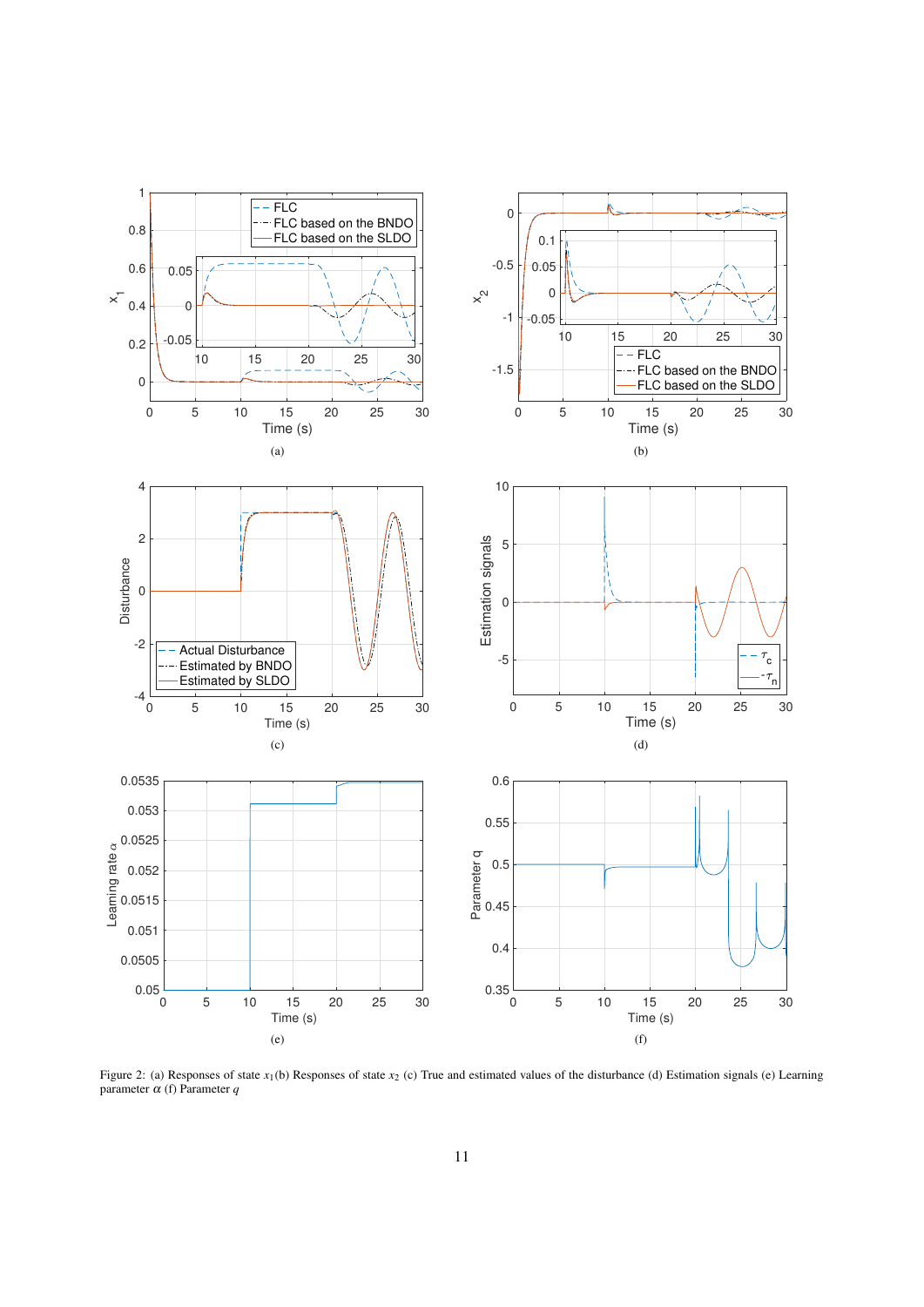

Figure 3: (a) Disturbance error when the actual disturbance with a noise level  $SNR = 20$  db (b) Responses of state  $x_1$  when the actual disturbance with a noise level  $SNR = 20 db$  (c) Responses of state  $x_2$  when the actual disturbance with a noise level  $SNR = 20 db$ 

computation time of the sliding mode learning algorithm is significantly lower than the one of the other methods, such as gradient descent, Levenberg-Marquardt, particle swarm optimization and extended Kalman filter (Kayacan et al., 2015a). The reason is that the sliding mode learning algorithm does not contain any high-order matrices, matrix manipulations or calculations of the partial derivatives. Moreover, particle filter becomes infeasible in real-time due to large number of states and moving horizon estimation requires solving nonlinear optimization problem which results in large computation times (Daum, 2005). Recent developed numerical methods have reduced required computation times for solving nonlinear optimization problems around 5 milliseconds. However, even this is 25 times more than our proposed algorithms in the paper (Kayacan et al., 2015b). Therefore, it can be concluded that the proposed method in this paper is more practical in real-time applications.

## 6. Conclusion

A novel SLDO is developed by benefiting from the T2NFS with online sliding mode learning algorithm in feedback-error learning scheme. In addition to the stability of the SMC-theory learning algorithm, the stability of the SLDO by taking the system dynamics into account and the stability of the FLC based on the SLDO are proven by using separation principle. The simulations results show that the traditional FLC is sensitive to disturbances and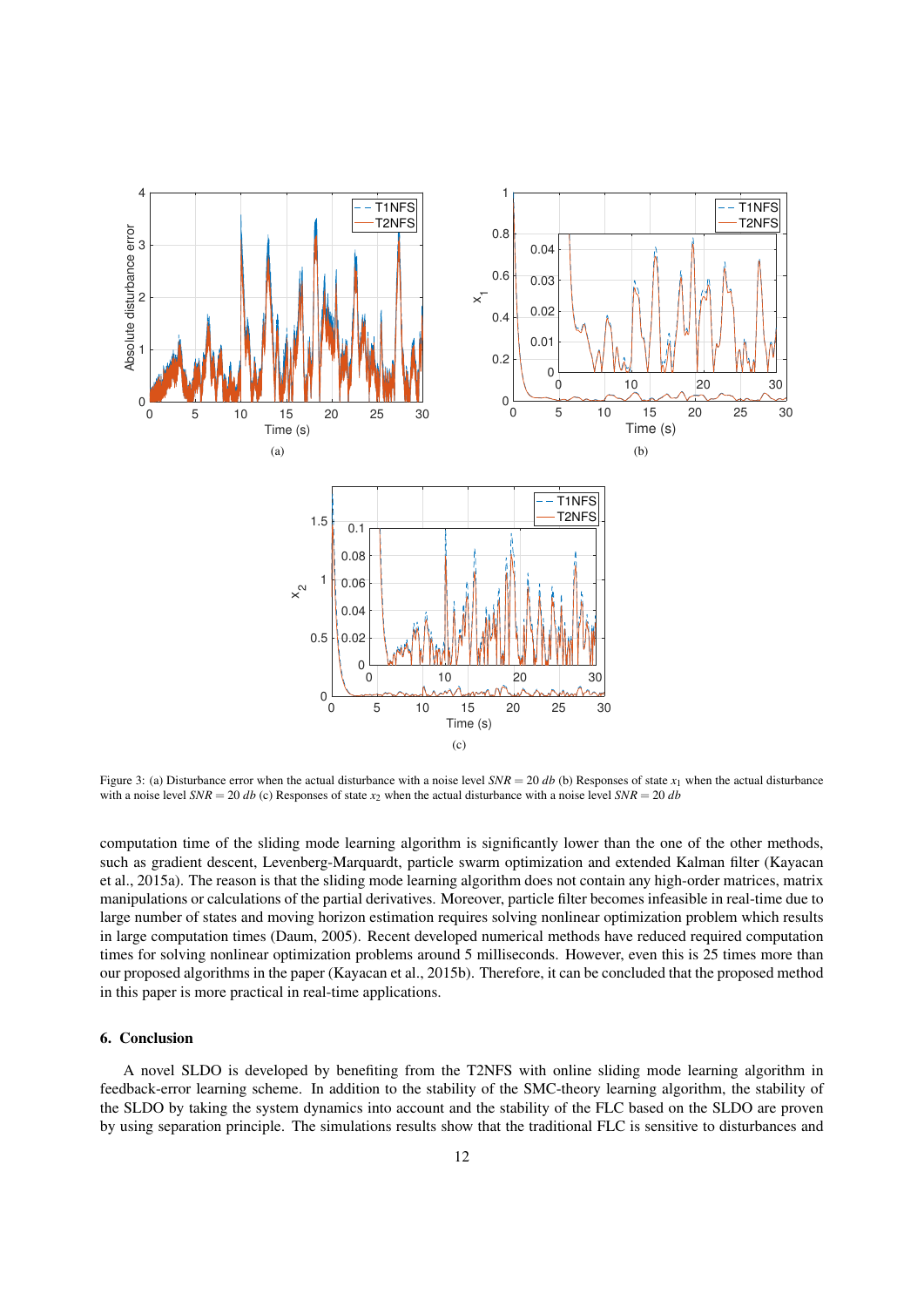the FLC based on the BNDO is only robust to time-invariant disturbance while the FLC based on the SLDO is robust against any kind of disturbances by performing precise online estimation of the immeasurable time-varying disturbances. Moreover, the FLC based on the SLDO maintains the nominal control performance in the absence of uncertainties. Thanks to online sliding mode learning algorithm, the parameters of the T2NFS are spontaneously adjusted to learn disturbances and this makes systems robust to cope with uncertainties. Moreover, the developed SMC-theory based learning algorithm requires significantly less computation time than the traditional ones, e.g. gradient descent and evolutionary training algorithms, so that it is more practical in real-time applications.

## Appendix A. Calculation of  $\dot{\tau}_n$

By taking the time derivative of  $(10)-(13)$ , the following equations are obtained as:

$$
\begin{array}{rcl}\n\underline{\mu}_{1i}(\xi_1) & = & -2\underline{N}_{1i}\underline{N}_{1i}\underline{\mu}_{1i}(\xi_1) \\
\dot{\overline{\mu}}_{1i}(\xi_1) & = & -2\overline{N}_{1i}\dot{\overline{N}}_{1i}\overline{\mu}_{1i}(\xi_1) \\
\underline{\mu}_{2j}(\xi_2) & = & -2\underline{N}_{2j}\underline{N}_{2j}\underline{\mu}_{2j}(\xi_2) \\
\dot{\overline{\mu}}_{2j}(\xi_2) & = & -2\overline{N}_{2j}\dot{\overline{N}}_{2j}\overline{\mu}_{2j}(\xi_2)\n\end{array} \tag{A.1}
$$

where

$$
\underline{N}_{1i} = \left(\frac{\xi_1 - \underline{c}_{1i}}{\underline{\sigma}_{1i}}\right), \quad \underline{N}_{1i} = \frac{(\xi_1 - \underline{c}_{1i})\underline{\sigma}_{1i} - (\xi_1 - \underline{c}_{1i})\underline{\sigma}_{1i}}{\underline{\sigma}_{1i}^2}
$$
\n
$$
\underline{N}_{2j} = \left(\frac{\xi_2 - \underline{c}_{2j}}{\underline{\sigma}_{2j}}\right), \quad \underline{N}_{2j} = \frac{(\xi_2 - \underline{c}_{2i})\underline{\sigma}_{2i} - (\xi_2 - \underline{c}_{2i})\underline{\sigma}_{2i}}{\underline{\sigma}_{2i}^2}
$$
\n
$$
\overline{N}_{1i} = \left(\frac{\xi_1 - \overline{c}_{1i}}{\overline{\sigma}_{1i}}\right), \quad \overline{N}_{1i} = \frac{(\xi_1 - \overline{c}_{1i})\overline{\sigma}_{1i} - (\xi_1 - \overline{c}_{1i})\overline{\sigma}_{1i}}{\overline{\sigma}_{1i}^2}
$$
\n
$$
\overline{N}_{2j} = \left(\frac{\xi_2 - \overline{c}_{2j}}{\overline{\sigma}_{2j}}\right) \quad \overline{N}_{2j} = \frac{(\xi_2 - \overline{c}_{2i})\overline{\sigma}_{2i} - (\xi_2 - \overline{c}_{2i})\overline{\sigma}_{2i}}{\overline{\sigma}_{2i}^2}
$$
\n(A.2)

It is obtained from (A.2)

$$
\underline{N}_{1i}\underline{\dot{N}}_{1i} = \underline{N}_{2j}\underline{\dot{N}}_{2j} = \overline{N}_{1i}\overline{\dot{N}}_{1i} = \overline{N}_{2j}\overline{\dot{N}}_{2j} = \alpha sgn(s)
$$
\n(A.3)

By taking the time derivative of (16), the following equations are obtained as follows:

$$
\tilde{\underline{w}}_{ij} = \frac{\left(\underline{\mu}_{1i}(\xi_1)\underline{\mu}_{2j}(\xi_2)\right)' \left(\sum_{i=1}^I \sum_{j=1}^J \underline{w}_{ij}\right) - \underline{w}_{ij} \left(\sum_{i=1}^I \sum_{j=1}^J \underline{\mu}_{1i}(\xi_1)\underline{\mu}_{2j}(\xi_2)\right)'}{\left(\sum_{i=1}^I \sum_{j=1}^J \underline{w}_{ij}\right)^2}
$$
\n(A.4)

Since  $\frac{\widetilde{w}_{ij}}{\sum_{i=1}^{I}\sum_{j=1}^{J}}$  $\frac{w_{ij}}{\sum_{i=1}^{I}\sum_{j=1}^{J}w_{ij}},$ 

$$
\begin{split}\n\dot{\tilde{\mathbf{w}}}_{ij} &= \frac{\left(\underline{\mu}_{1i}(\xi_{1})\underline{\mu}_{2j}(\xi_{2}) + \underline{\mu}_{1i}(\xi_{1})\underline{\mu}_{2j}(\xi_{2})\right)}{\sum_{i=1}^{I} \sum_{j=1}^{J} \underline{w}_{ij}} \\
&\quad -\frac{\tilde{\mathbf{w}}_{ij}\left(\sum_{i=1}^{I} \sum_{j=1}^{J} \left(\underline{\mu}_{1i}(\xi_{1})\underline{\mu}_{2j}(\xi_{2}) + \underline{\mu}_{1i}(\xi_{1})\underline{\mu}_{2j}(\xi_{2})\right)\right)}{\sum_{i=1}^{I} \sum_{j=1}^{J} \underline{w}_{ij}} \\
&= \frac{-2\underline{\mu}_{1i}(\xi_{1})\underline{\mu}_{2j}(\xi_{2}) + 2\tilde{\mathbf{w}}_{ij}\sum_{i=1}^{I} \sum_{j=1}^{J} \underline{\mu}_{1i}(\xi_{1})\underline{\mu}_{2j}(\xi_{2})}{\sum_{i=1}^{I} \sum_{j=1}^{J} \underline{w}_{ij}} \left(\underline{N}_{1i}\dot{\underline{N}}_{1i} + \underline{N}_{2j}\dot{\underline{N}}_{2j}\right) \\
&= -\tilde{\mathbf{w}}_{ij}\dot{\underline{K}}_{ij} + \tilde{\mathbf{w}}_{ij}\sum_{i=1}^{I} \sum_{j=1}^{J} \tilde{\mathbf{w}}_{ij}\dot{\underline{K}}_{ij}\n\end{split} \tag{A.5}
$$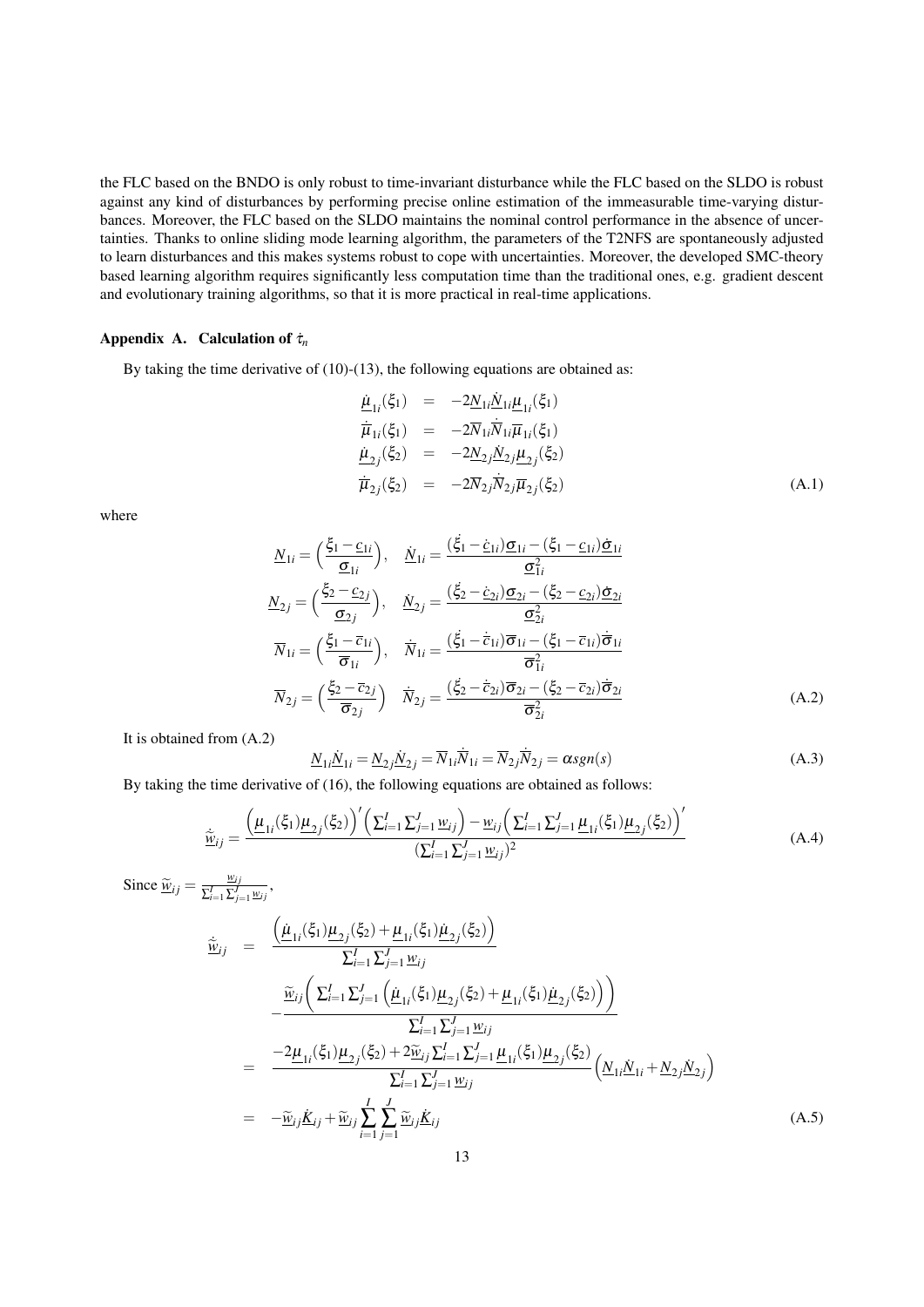where

$$
\underline{\dot{K}}_{ij} = 2\left(\underline{N}_{1i}\underline{\dot{N}}_{1i} + \underline{N}_{2j}\underline{\dot{N}}_{2j}\right) = 4\alpha sgn(s)
$$

Similarly, it is readily obtained that:

$$
\tilde{\overline{w}}_{ij} = -\tilde{\overline{w}}_{ij}\dot{\overline{K}}_{ij} + \tilde{\overline{w}}_{ij}\sum_{i=1}^{I}\sum_{j=1}^{J}\tilde{\overline{w}}_{ij}\dot{\overline{K}}_{ij}
$$
\n(A.6)

where

$$
\dot{\overline{K}}_{ij} = 2\left(\overline{N}_{1i}\dot{\overline{N}}_{1i} + \overline{N}_{2j}\dot{\overline{N}}_{2j}\right) = 4\alpha sgn(s)
$$

The time derivative of (15) is obtained to find  $\dot{\tau}_n$  as follows:

$$
\dot{\tau}_n = q \sum_{i=1}^I \sum_{j=1}^J (\dot{f}_{ij} \tilde{\underline{w}}_{ij} + f_{ij} \dot{\tilde{\underline{w}}}_{ij}) + (1-q) \sum_{i=1}^I \sum_{j=1}^J (\dot{f}_{ij} \tilde{\overline{w}}_{ij} + f_{ij} \dot{\tilde{\overline{w}}}_{ij})
$$

$$
+ \dot{q} \sum_{i=1}^I \sum_{j=1}^J f_{ij} \tilde{\underline{w}}_{ij} - \dot{q} \sum_{i=1}^I \sum_{j=1}^J f_{ij} \tilde{\overline{w}}_{ij}
$$
(A.7)

If (A.5) and (A.6) are inserted into the aforementioned equation:

$$
\begin{split}\n\dot{\tau}_{n} &= q \sum_{i=1}^{I} \sum_{j=1}^{J} \left( \left( -\frac{\tilde{w}_{ij}}{\tilde{K}_{ij}} + \frac{\tilde{w}_{ij}}{\tilde{K}_{ij}} \sum_{i=1}^{I} \sum_{j=1}^{J} \frac{\tilde{w}_{ij} \dot{K}_{ij}}{\tilde{K}_{ij}} \right) f_{ij} + \frac{\tilde{w}_{ij}}{\tilde{K}_{ij}} \right) \\
&+ (1-q) \sum_{i=1}^{I} \sum_{j=1}^{J} \left( \left( -\frac{\tilde{w}_{ij}}{\tilde{K}_{ij}} + \frac{\tilde{w}_{ij}}{\tilde{K}_{ij}} \sum_{i=1}^{I} \sum_{j=1}^{J} \tilde{w}_{ij} \dot{K}_{ij} \right) f_{ij} + \tilde{w}_{ij} f_{ij} \right) \\
&+ \dot{q} \sum_{i=1}^{I} \sum_{j=1}^{J} f_{ij} (\tilde{w}_{ij} - \tilde{w}_{ij}) \\
&= 4 \alpha sgn(s) \left( q \sum_{i=1}^{I} \sum_{j=1}^{J} \left( \left( -\frac{\tilde{w}_{ij}}{\tilde{W}_{ij}} + \frac{\tilde{w}_{ij}}{\tilde{K}_{ij}} \sum_{i=1}^{I} \sum_{j=1}^{J} \tilde{w}_{ij} \right) f_{ij} + \tilde{w}_{ij} f_{ij} \right) \\
&+ (1-q) \sum_{i=1}^{I} \sum_{j=1}^{J} \left( \left( -\frac{\tilde{w}_{ij}}{\tilde{W}_{ij}} + \frac{\tilde{w}_{ij}}{\tilde{W}_{ij}} \sum_{i=1}^{I} \sum_{j=1}^{J} \tilde{w}_{ij} \right) f_{ij} + \tilde{w}_{ij} f_{ij} \right) \right) \\
&+ \dot{q} \sum_{i=1}^{I} \sum_{j=1}^{J} f_{ij} (\tilde{w}_{ij} - \tilde{w}_{ij}) \tag{A.8}\n\end{split}
$$

Since  $\sum_{i=1}^{I} \sum_{j=1}^{J} \widetilde{w}_{ij} = 1$  and  $\sum_{i=1}^{I} \sum_{j=1}^{J} \widetilde{w}_{ij} = 1$ , the aforementioned equation becomes by using (26) and (27) as follows:

$$
\dot{\tau}_n = q \sum_{i=1}^I \sum_{j=1}^J \widetilde{\omega}_{ij} \dot{f}_{ij} + (1-q) \sum_{i=1}^I \sum_{j=1}^J \widetilde{\overline{\omega}}_{ij} \dot{f}_{ij} + \dot{q} \sum_{i=1}^I \sum_{j=1}^J f_{ij} (\widetilde{\underline{\omega}}_{ij} - \widetilde{\overline{\omega}}_{ij})
$$
\n
$$
= -2 \alpha sgn(s) \tag{A.9}
$$

# Acknowledgement

The information, data, or work presented herein was funded in part by the Advanced Research Projects Agency-Energy (ARPA-E), U.S. Department of Energy, under Award Number DE-AR0000598.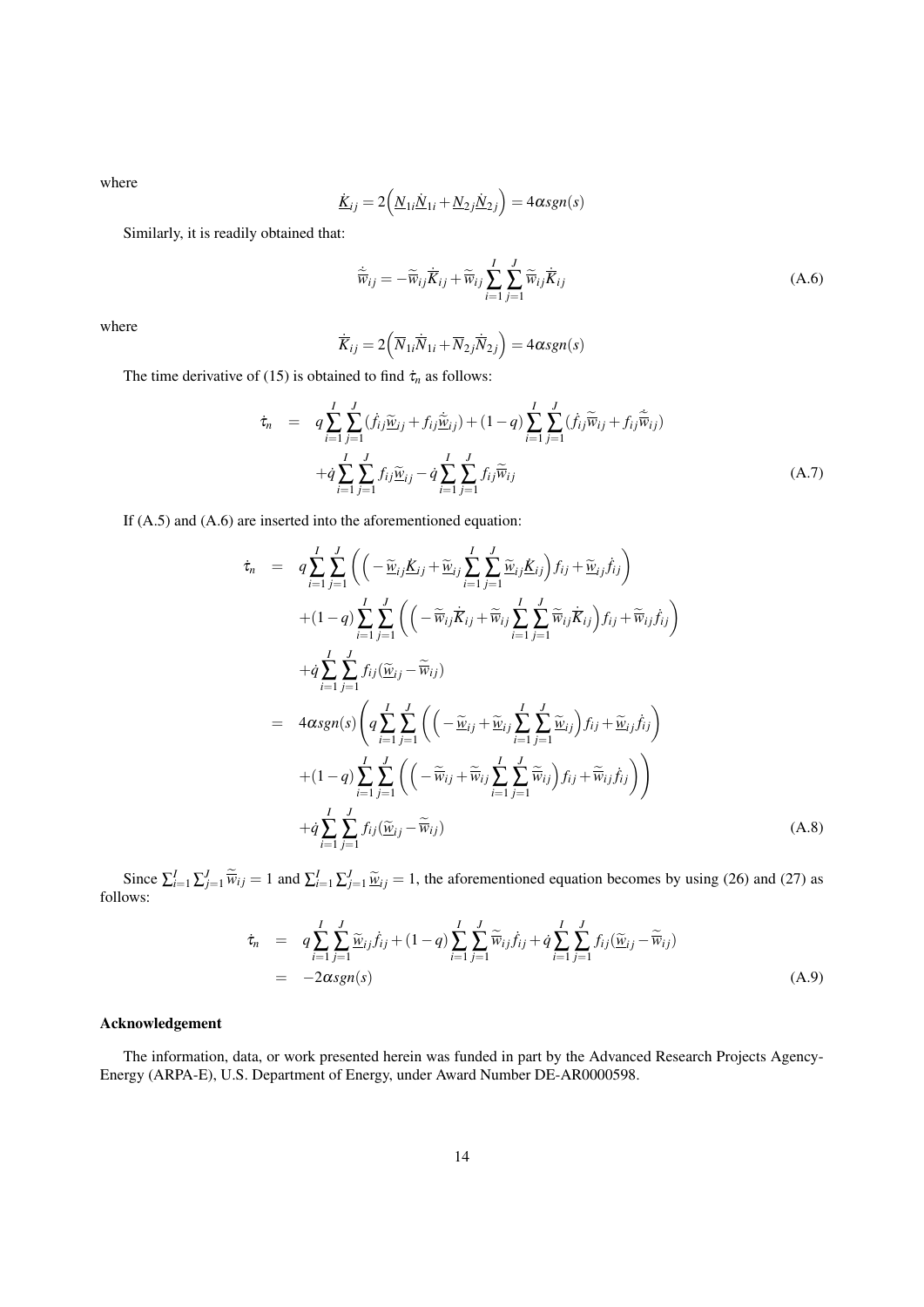#### References

- Castillo, O., Castro, J.R., Melin, P., Rodriguez-Diaz, A., 2013. Universal approximation of a class of interval type-2 fuzzy neural networks in nonlinear identification. Advances in Fuzzy Systems doi:10.1155/2013/136214.
- Castillo, O., Castro, J.R., Melin, P., Rodriguez-Diaz, A., 2014. Application of interval type-2 fuzzy neural networks in non-linear identification and time series prediction. Soft Computing 18, 1213–1224.
- Castillo, O., Martínez-Marroquín, R., Melin, P., Valdez, F., Soria, J., 2012. Comparative study of bio-inspired algorithms applied to the optimization of type-1 and type-2 fuzzy controllers for an autonomous mobile robot. Information Sciences 192, 19 – 38.
- Castro, J.R., Castillo, O., 2013. A class of interval type-2 fuzzy neural networks illustrated with application to non-linear identification, in: The 2013 International Joint Conference on Neural Networks (IJCNN), pp. 1–6. doi:10.1109/IJCNN.2013.6706738.
- Castro, J.R., Castillo, O., Melin, P., Mendoza, O., Rodriguez-Diaz, A., 2011. An Interval Type-2 Fuzzy Neural Network for Chaotic Time Series Prediction with Cross-Validation and Akaike Test. Springer Berlin Heidelberg, Berlin, Heidelberg. pp. 269–285.

Chang, Y.H., Chan, W.S., 2014. Adaptive dynamic surface control for uncertain nonlinear systems with interval type-2 fuzzy neural networks. IEEE Transactions on Cybernetics 44, 293–304.

Chen, F., Jiang, R., Wen, C., Su, R., 2015. Self-repairing control of a helicopter with input time delay via adaptive global sliding mode control and quantum logic. Information Sciences 316, 123 – 131. doi:http://dx.doi.org/10.1016/j.ins.2015.04.023. nature-Inspired Algorithms for Large Scale Global Optimization.

Chen, W.H., 2003. Nonlinear disturbance observer-enhanced dynamic inversion control of missiles. Journal of Guidance, Control, and Dynamics 26, 161–166.

- Chen, W.H., 2004. Disturbance observer based control for nonlinear systems. Mechatronics, IEEE/ASME Transactions on 9, 706–710. doi:10.1109/TMECH.2004.839034.
- Chen, W.H., Ballance, D., Gawthrop, P., O'Reilly, J., 2000a. A nonlinear disturbance observer for robotic manipulators. Industrial Electronics, IEEE Transactions on 47, 932–938. doi:10.1109/41.857974.
- Chen, W.H., Yang, J., Guo, L., Li, S., 2016. Disturbance-observer-based control and related methods: An overview. IEEE Transactions on Industrial Electronics 63, 1083–1095. doi:10.1109/TIE.2015.2478397.

Chen, X., Komada, S., Fukuda, T., 2000b. Design of a nonlinear disturbance observer. Industrial Electronics, IEEE Transactions on 47, 429–437. doi:10.1109/41.836359.

- Daum, F., 2005. Nonlinear filters: beyond the kalman filter. IEEE Aerospace and Electronic Systems Magazine 20, 57–69. doi:10.1109/MAES.2005.1499276.
- Efe, M.O., Kaynak, O., Yu, X., 2000. Sliding mode control of a three degrees of freedom anthropoid robot by driving the controller parameters to an equivalent regime. Journal of Dynamic Systems, Measurement, and Control 122, 632–640.
- Gahinet, P., Apkarian, P., 1994. A linear matrix inequality approach to *H*<sup>∞</sup> control. International Journal of Robust and Nonlinear Control 4, 421–448. doi:10.1002/rnc.4590040403.
- Ginoya, D., Shendge, P., Phadke, S., 2014. Sliding mode control for mismatched uncertain systems using an extended disturbance observer. Industrial Electronics, IEEE Transactions on 61, 1983–1992. doi:10.1109/TIE.2013.2271597.
- Glover, K., Doyle, J.C., 1988. State-space formulae for all stabilizing controllers that satisfy an  $H_{\infty}$ -norm bound and relations to relations to risk sensitivity. Systems & Control Letters 11, 167 – 172. doi:http://dx.doi.org/10.1016/0167-6911(88)90055-2.
- Haseltine, E.L., , Rawlings\*, J.B., 2005. Critical evaluation of extended kalman filtering and moving-horizon estimation. Industrial & Engineering Chemistry Research 44, 2451–2460. doi:10.1021/ie034308l.
- He, W., Zhang, S., Ge, S., 2014. Adaptive control of a flexible crane system with the boundary output constraint. Industrial Electronics, IEEE Transactions on 61, 4126–4133. doi:10.1109/TIE.2013.2288200.
- Hsiao, M.Y., Li, T.H.S., Lee, J.Z., Chao, C.H., Tsai, S.H., 2008. Design of interval type-2 fuzzy sliding-mode controller. Information Sciences 178, 1696 – 1716.

Hsu, C.F., 2012. Adaptive dynamic {CMAC} neural control of nonlinear chaotic systems with {L2} tracking performance. Engineering Applications of Artificial Intelligence 25, 997 – 1008. URL:

- //www.sciencedirect.com/science/article/pii/S0952197612000826, doi:http://dx.doi.org/10.1016/j.engappai.2012.03.014. Kayacan, E., Kayacan, E., Khanesar, M., 2015a. Identification of nonlinear dynamic systems using type-2 fuzzy neural networks - a novel learning algorithm and a comparative study. Industrial Electronics, IEEE Transactions on 62, 1716–1724. doi:10.1109/TIE.2014.2345353.
- Kayacan, E., Kayacan, E., Ramon, H., Saeys, W., 2015b. Learning in centralized nonlinear model predictive control: Application to an autonomous tractor-trailer system. Control Systems Technology, IEEE Transactions on 23, 197–205. doi:10.1109/TCST.2014.2321514.
- Kayacan, E., Kaynak, O., Abiyev, R., Trresen, J., Hvin, M., Glette, K., 2010. Design of an adaptive interval type-2 fuzzy logic controller for the position control of a servo system with an intelligent sensor, in: International Conference on Fuzzy Systems, pp. 1–8.
- Kayacan, E., Saeys, W., Kayacan, E., Ramon, H., Kaynak, O., 2012. Intelligent control of a tractor-implement system using type-2 fuzzy neural networks, in: 2012 IEEE International Conference on Fuzzy Systems, pp. 1–8.
- Kaynak, O., Erbatur, K., Ertugnrl, M., 2001. The fusion of computationally intelligent methodologies and sliding-mode control-a survey. IEEE Transactions on Industrial Electronics 48, 4–17. doi:10.1109/41.904539.

Khalil, H.K., Grizzle, J., 1996. Nonlinear systems. volume 3. Prentice hall New Jersey.

- Khanesar, M., Kayacan, E., Teshnehlab, M., Kaynak, O., 2011. Analysis of the noise reduction property of type-2 fuzzy logic systems using a novel type-2 membership function. IEEE Transactions o nSystems, Man, and Cybernetics, Part B: Cybernetics 41, 1395–1406.
- Lee, C.H., Chang, F.Y., Lin, C.M., 2014. An efficient interval type-2 fuzzy cmac for chaos time-series prediction and synchronization. IEEE Transactions on Cybernetics 44, 329–341. doi:10.1109/TCYB.2013.2254113.
- Lee, C.S., Wang, M.H., Wu, M.J., Teytaud, O., Yen, S.J., 2015. T2fs-based adaptive linguistic assessment system for semantic analysis and human performance evaluation on game of go. IEEE Transactions on Fuzzy Systems 23, 400–420. doi:10.1109/TFUZZ.2014.2312989.
- Li, H., Yu, J., Hilton, C., Liu, H., 2013. Adaptive sliding-mode control for nonlinear active suspension vehicle systems using T-S fuzzy approach. Industrial Electronics, IEEE Transactions on 60, 3328–3338. doi:10.1109/TIE.2012.2202354.